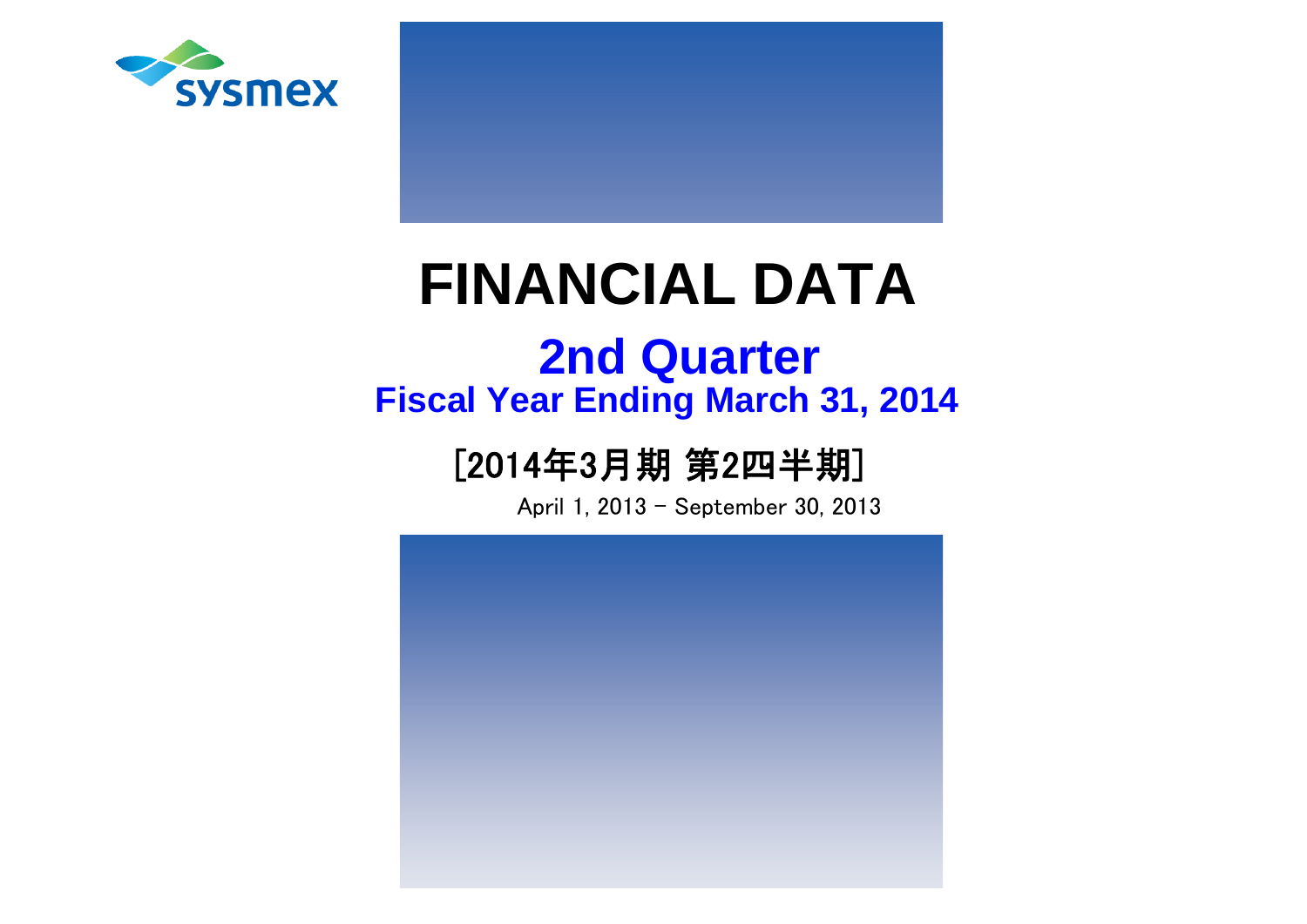| YV | <b>CONTENTS</b> |
|----|-----------------|
|    |                 |

| <連結データ>           | $<$ Consolidated Data $>$                                                                                                             |    |
|-------------------|---------------------------------------------------------------------------------------------------------------------------------------|----|
| 連結決算概要            | <b>Financial Summary (Consolidated)</b>                                                                                               |    |
| 連結貸借対照表           | <b>Consolidated Balance Sheets</b>                                                                                                    | 3  |
| 連結損益計算書           | <b>Consolidated Income Statement</b>                                                                                                  | 5  |
| 連結キャッシュフロー計算書     | <b>Consolidated Cash Flow Statement</b>                                                                                               | 6  |
| 地域別・事業別・品目別売上高    | Net Sales by Destination, Business and Product type                                                                                   | -8 |
| 地域別・事業別売上高        | <b>Net Sales by Destination and Business</b>                                                                                          | 9  |
| 地域別・品目別売上高        | Net Sales by Destination and Product type                                                                                             | 12 |
| 所在地別売上高および営業利益の状況 | Net Sales and Operating Income (Loss) by Geographical Region<br>(Net Sales and Operating Income (Loss) of Subsidiaries in the Region) | 13 |

| <単独データ>  | $\leq$ Non-consolidated Data $>$   |  |  |  |  |  |  |  |  |
|----------|------------------------------------|--|--|--|--|--|--|--|--|
| 主要単独財務指標 | Non-Consolidated Financial Summary |  |  |  |  |  |  |  |  |

| <関連データ>      | $\leq$ Associated Data $>$                      |     |  |
|--------------|-------------------------------------------------|-----|--|
| 株式情報         | <b>Stock Information</b>                        | 15. |  |
| 会社概要         | <b>Corporate Data</b>                           | 16  |  |
| 連結子会社および関連会社 | <b>Consolidated Subsidiaries and Affiliates</b> | 17  |  |

● 2014年3月期第2四半期中にパルテック ゲーエムベーハー ゲルリッツ及びその関係会社の持分を 取得し、子会社化しました。

 ● In the 2nd quarter of the fiscal year ending March 31, 2014, Sysmex acquired Partec GmbH Görlitz and its ownership in affiliated companies and converted these companies to subsidiaries. ● 2014年3月期第1四半期の連結決算より、シスメックスビジネスサポート株式会社、シスメックスコ

リアの業績が反映されています。

 ● At the beginning of 1st quarter of fiscal year ending March 31, 2014, the consolidated figures include The results of Sysmex Business Support Co., Ltd. and Sysmex Korea Co., Ltd.

● 2011年4月1日付で1株を2株に株式分割を実施しました。

● The shares of shareholders was split two for one on April 1, 2011. ● 2011年3月期第4四半期の連結決算よりシスメックスフィリピン、シスメックスロシアの業績が反映

されています。

● At the beginning of 4th quarter of fiscal year ended March 31, 2011, the consolidated figures include the results of Sysmex Philippines Inc and Sysmex RUS LLC.

● 2011年3月期第3四半期の連結決算よりハイフェンバイオメッドの業績が反映されています。

● At the beginning of 3rd quarter of fiscal year ended March 31, 2011, the consolidated figures include the results of HYPHEN BioMed, SAS

● 2010年3月期第4四半期の連結決算よりヒタド、シスメックスエスパーニャ、シスメックスベトナム の業績が反映されています。

 ● At the beginning of 4th quarter of fiscal year ended March 31, 2010, the consolidated figures include the results of HITADO GmbH, Sysmex Espana S.L., Sysmex Vietnam Company Limited.

● 2010年3月期第1四半期の連結決算よりシスメックスベルギー、シスメックスオランダの業績が反映 されています。

● At the beginning of 1st quarter of fiscal year ended March 31, 2010, the consolidated figures include the results of Sysmex Belgium N.V, Sysmex Nederland B.V.

#### 本資料のうち、業績見通し等に記載されている各数値は、現在入手可能な情報による判断および 仮定に基づき算出しており、判断や仮定に内在する不確定性および今後の事業運営や内外の状況変化により、実際の業績等が見通しの数値と大きく異なる可能性があります。

#### Forward-looking Statements

This material contains forward-looking statements about Sysmex Corporation and its group companies (the Sysmex Group). These forward-looking statements are based on current judgments and assumptions of the Sysmex Group in light of the information currently available to it, and involve known and unknown risks, uncertainties and other factors, including but not limited to: global economic conditions, competitive situations and changes in exchange rates. Such risks, uncertainties and other factors may cause our actual results, performance, achievements or financial position to be materially different from any future results, performance, achievements or financial position expressed or implied by these forward-looking statements.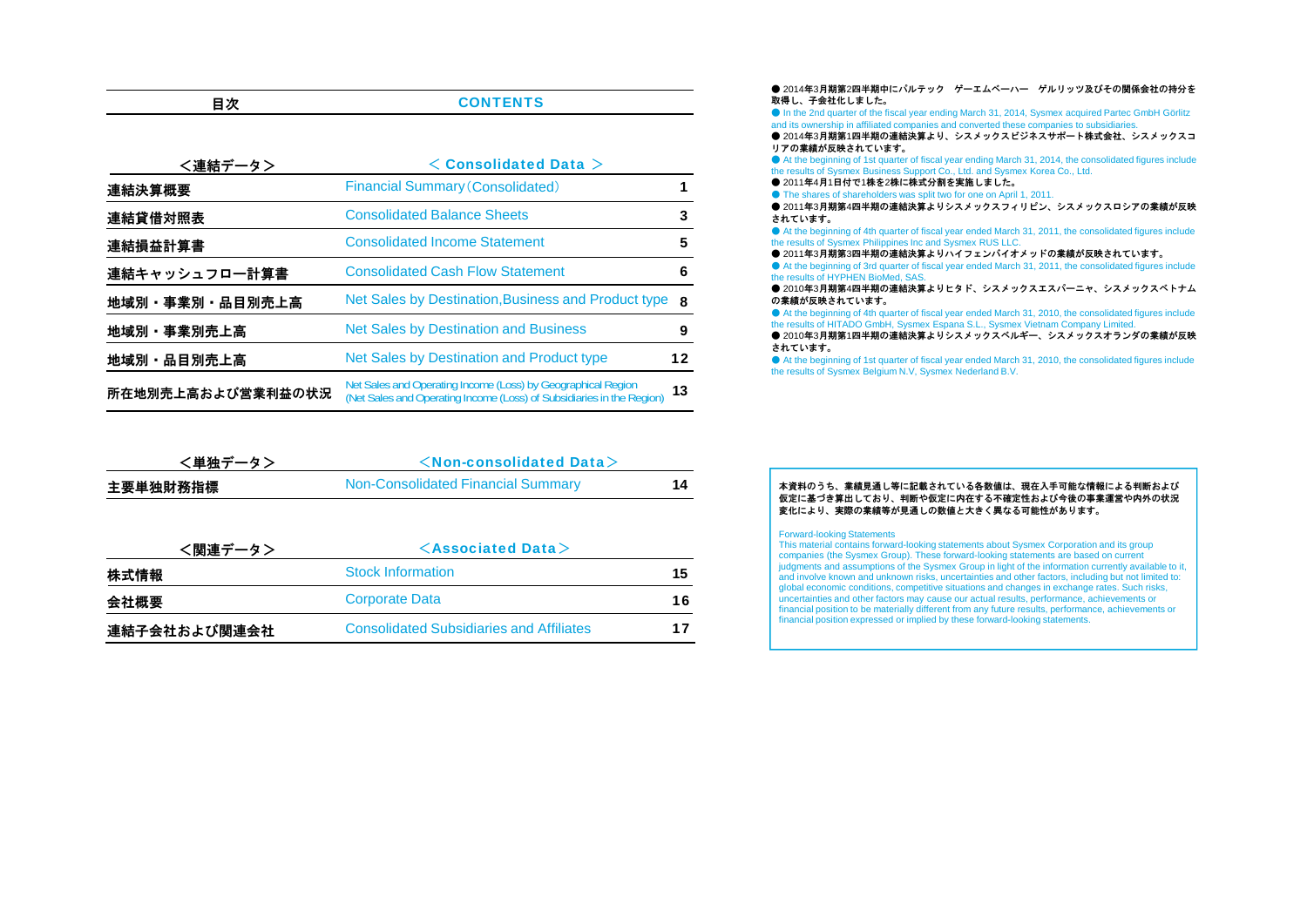#### 連結データ

Consolidated Data

#### 連結決算概要[第2四半期累計]

Financial Summary(Consolidated) [2nd Quarter]

|            |                                       |       |                                                       |           |           |           |           |                       | $(\frac{4}{5})$ million $(Ratio: 96)$ |
|------------|---------------------------------------|-------|-------------------------------------------------------|-----------|-----------|-----------|-----------|-----------------------|---------------------------------------|
|            |                                       |       | 決算期 Fiscal Term                                       | 2010.3 20 | 2011.3 20 | 2012.3 20 | 2013.3 2Q | 2014.3 20             | 2014.3 通期予想                           |
| 項目 Item    |                                       |       |                                                       |           |           |           |           |                       | (Forecast)                            |
| 売上高        | <b>Net Sales</b>                      |       | $($ 百万円) $($ ¥ million)                               | 55.743    | 60.063    | 65.266    | 67.181    | 84.079                | 180,000                               |
| 売上総利益      | <b>Gross Profit</b>                   | (百万円) | $(4 \text{ million})$                                 | 35.598    | 39.028    | 41.191    | 42.387    | 53.333                | 113,000                               |
| 営業利益       | Operating Income                      |       | $(\overline{\mathbf{a}}$ 万円) $(\frac{2}{3})$ million) | 7.138     | 9.556     | 9.437     | 10.591    | 13.712                | 30,000                                |
| 経常利益       | Ordinary Income                       | (百万円) | $(*$ million)                                         | 7.026     | 8.964     | 8.871     | 10.052    | 13.954 <mark> </mark> | 30,000                                |
| 当期純利益      | Net Income                            |       | $($ 百万円) $($ ¥ million)                               | 4.317     | 5.501     | 5.862     | 6.388     | 8.592                 | 18.500                                |
| 1株当たり当期純利益 | Net Income per Share                  | (円)   | $(\yen)$                                              | 84.39     | 107.23    | 57.06     | 62.10     | 83.15                 | 178.99                                |
| 自己資本当期純利益率 | Return on Equity [ROE]                | (96)  |                                                       |           |           |           |           |                       | 14.6                                  |
| 売上総利益率     | <b>Gross Profit per Net Sales</b>     | (96)  |                                                       | 63.9      | 65.0      | 63.1      | 63.1      | 63.4                  | 62.8                                  |
| 売上高営業利益率   | <b>Operating Income per Net Sales</b> | (96)  |                                                       | 12.8      | 15.9      | 14.5      | 15.8      | 16.3                  | 16.7                                  |
| 売上高経常利益率   | <b>Ordinary Income per Net Sales</b>  | (96)  |                                                       | 12.6      | 14.9      | 13.6      | 15.0      | 16.6                  | 16.7                                  |
| 売上高当期純利益率  | Net Income per Net Sales              | (96)  |                                                       | 7.8       | 9.2       | 9.0       | 9.5       | 10.2                  | 10.3                                  |

|             |                              |       | 決算期 Fiscal Te           |           |          | 2011.3 2Q 2012.3 2Q | 2013.3 20 | 2014.3 20 | 増減              |
|-------------|------------------------------|-------|-------------------------|-----------|----------|---------------------|-----------|-----------|-----------------|
| 項目 Item     |                              |       |                         | 2010.3 20 |          |                     |           |           | (Variance)      |
| 資本金         | <b>Capital Stock</b>         |       | $($ 百万円) $($ ¥ million) | 8.705     | 8.951    | 9.128               | 9.356     | 10.006    | 650             |
| 自己株控除後期末株式数 | Number of Shares Outstanding | 〔千株〕  | (thousand shares)       | 51.169.8  | 51.328.9 | 102.767.6           | 102.928.9 | 103.389.4 | 460.5           |
| 純資産         | <b>Net Assets</b>            |       | (百万円) (¥ million)       | 82.775    | 89.013   | 95.400              | 104.329   | 129,578   | 25.249          |
| 総資産         | <b>Total Assets</b>          | (百万円) | $(\frac{1}{2})$ million | 118.377   | 120.073  | 129.942             | 142.697   | 180.032   | 37.335          |
| 自己資本比率      | <b>Equity Ratio</b>          | (96)  |                         | 69.3      | 73.5     | 72.9                | 72.7      | 71.8      | $\triangle$ 0.9 |
| 1株当たり純資産    | Net Assets per Share         | (円)   |                         | 602.25. ا | .719.56  | 921.80              | 1.007.76  | .250.65   | 242.89          |

| 項目 Item          |                                                                                  |                               | 決算期 Fiscal |                   | 2010.3 2Q 2011.3 2Q 2012.3 2Q 2013.3 2Q |                   |                   | 2014.320          |
|------------------|----------------------------------------------------------------------------------|-------------------------------|------------|-------------------|-----------------------------------------|-------------------|-------------------|-------------------|
| 営業活動によるキャッシュ・フロー | Net Cash Provided by (Used in) Operating Activities (百万円) (¥ million)            |                               |            | 10.640            | 8.193                                   | 8.219             | 14.223            | 16.040            |
| 投資活動によるキャッシュ・フロー | Net Cash Provided by (Used in) Investment Activities (百万円) $(4 \text{ million})$ |                               |            | $\triangle$ 2.504 | $\triangle$ 3.389                       | $\triangle$ 5.842 | $\triangle$ 5.833 | $\Delta$ 20.314   |
| 財務活動によるキャッシュ・フロー | Net Cash Provided by (Used in) Financing Activities (百万円) (¥ million)            |                               |            | $\triangle$ 3.648 | $\Delta$ 1.584                          | $\Delta$ 1.573    | $\triangle$ 1.833 | $\triangle$ 1.948 |
| 現金及び現金同等物の期末残高   | Cash and Cash Equivalents at End of Term                                         | $($ 百万円 $)$ $($ ¥ million $)$ |            | 13.519            | 16.227                                  | 19.017            | 27,636            | 29.098            |

●通期予想は、2013年11月に修正したものです。

●Business forecast was revised in November 2013. 1

(百万円) (構成比:%)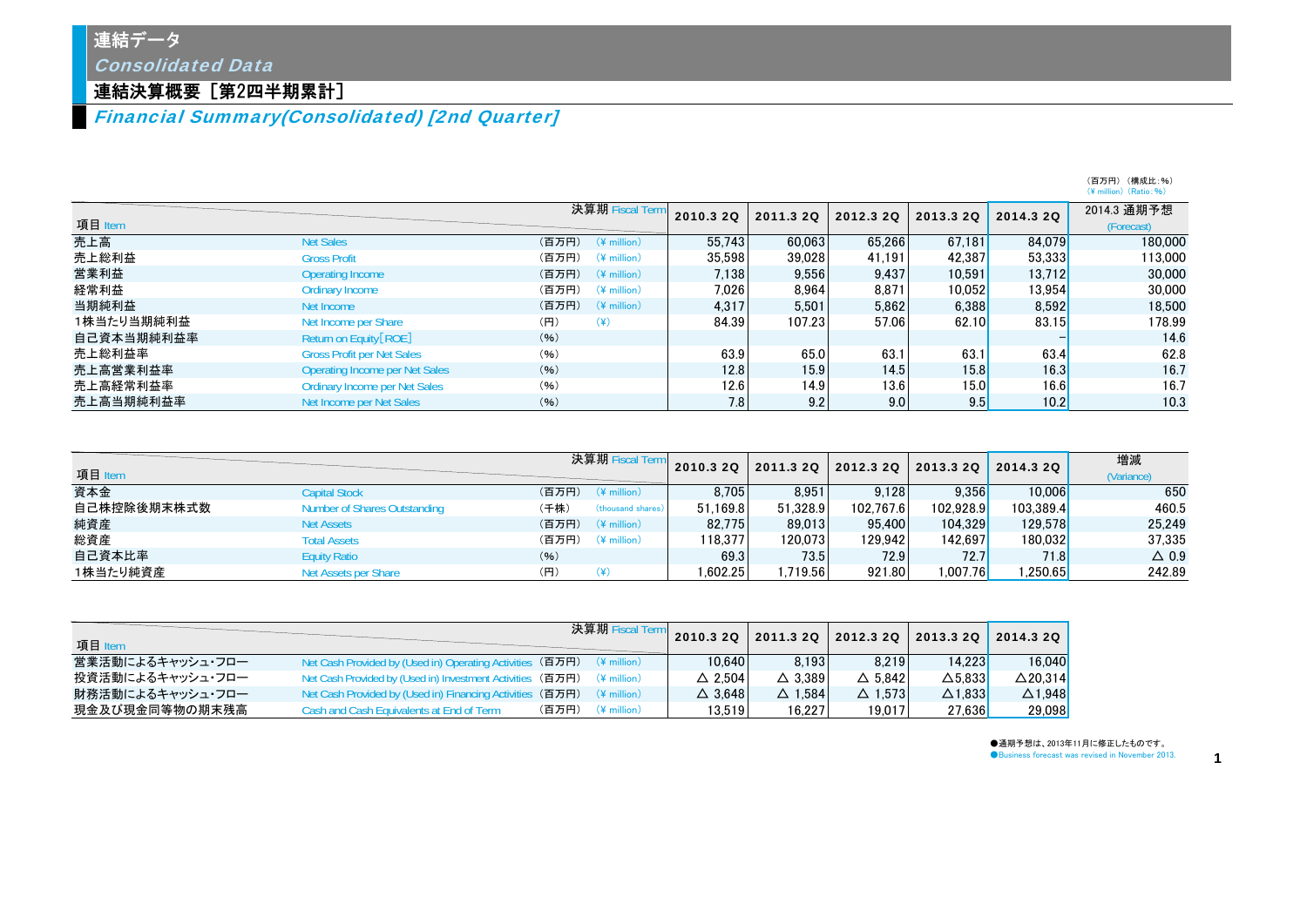#### 換算レート(通期実績) **Average Exchange Rates (Annual)**

|              |     |     | 決算期Fi |       |       |       | │ 2010.3 F.Y. │ 2011.3 F.Y. │ 2012.3 F.Y. │ 2013.3 F.Y. │ | 2014.3 通期予想<br>(Forecast) |
|--------------|-----|-----|-------|-------|-------|-------|-----------------------------------------------------------|---------------------------|
| <b>USFIL</b> | JSD | (H) | ¥)    | 92.9  | 85.7  | 79.7  | 83.                                                       | 97.9                      |
| ユーロ          | eur | (円) | ¥)    | 131.2 | 113.1 | 109.0 | 107.2                                                     | 130.0                     |
| 元            | CNY | (円) | ¥)    | 13.6  | 12.8  | 12.4  | 13.2                                                      | 16.0                      |
| シンガポールドル     | SGD | (円) | ¥     | 65.1  | 64.3  | 63.   | 66.9                                                      | 78.8                      |

#### 換算レート(期中平均)

Average Exchange Rates (Periods)

| 項目 Item      | <u> Andrew Hermann and Britain and Britain and Britain and Britain and Britain and Britain and Britain and Britain and Britain and Britain and Britain and Britain and Britain and Britain and Britain and Britain and Britain a</u> |     | 決算期 Fiscal Term | 2010.3 20 | 2011.3 2Q | 2012.3 20 | 2013.3 20 | 2014.3 20 |
|--------------|--------------------------------------------------------------------------------------------------------------------------------------------------------------------------------------------------------------------------------------|-----|-----------------|-----------|-----------|-----------|-----------|-----------|
| <b>USFJL</b> | USD                                                                                                                                                                                                                                  | (円) | (¥)             | 95.5      | 89.0      | 79.8      | 79.4      | 98.9      |
| ユーロ          | eur                                                                                                                                                                                                                                  | (円) | ¥)              | 133.2     | 113.8     | 113.8     | 100.7     | 130.0     |
| 元            | CNY                                                                                                                                                                                                                                  | (H) | (¥)             | 14.0      | 13.1      | 12.3      | 12.6      | 16.0      |
| シンガポールドル     | SGD                                                                                                                                                                                                                                  | (円) | ¥)              | 65.6      | 64.7      | 64.8      | 63.2      | 78.6      |

#### 設備投資の状況

#### **Capital Expenditure**

| 項目 Item    |                                          | 決算期 Fiscal Term                  | 2010.3 2Q | 2011.3 20 | 2012.3 20 | 2013.3 2Q | 2014.3 2Q | 2014.3 通期予想<br>(Forecast) |
|------------|------------------------------------------|----------------------------------|-----------|-----------|-----------|-----------|-----------|---------------------------|
| 設備投資       | Capital Expenditure                      | (百万円)<br>$(*)$ million)          | 559. ا    | 2,577     | 3,154     | 4.086     | 6,141     | 12,000                    |
| 減価償却費      | Depreciation and Amortization            | (百万円)<br>$(*)$ million)          | 3.309     | 3,483     | 3,565     | 3.782     | 4.720     | 8,500                     |
| 研究開発費      | <b>R&amp;D Expenditure</b>               | (百万円)<br>$(\frac{2}{3})$ million | 5.314     | 6.113     | 5,897     | 5.910     | 6.308     | 13,500                    |
| 研究開発費対売上比率 | <b>R&amp;D Expenditure per Net Sales</b> | (96)                             | 9.5       | 10.2      | 9.0       | 8.8       |           | 7.5                       |

●通期予想は、2013年11月に修正したものです。 ●Business forecast was revised in November 2013.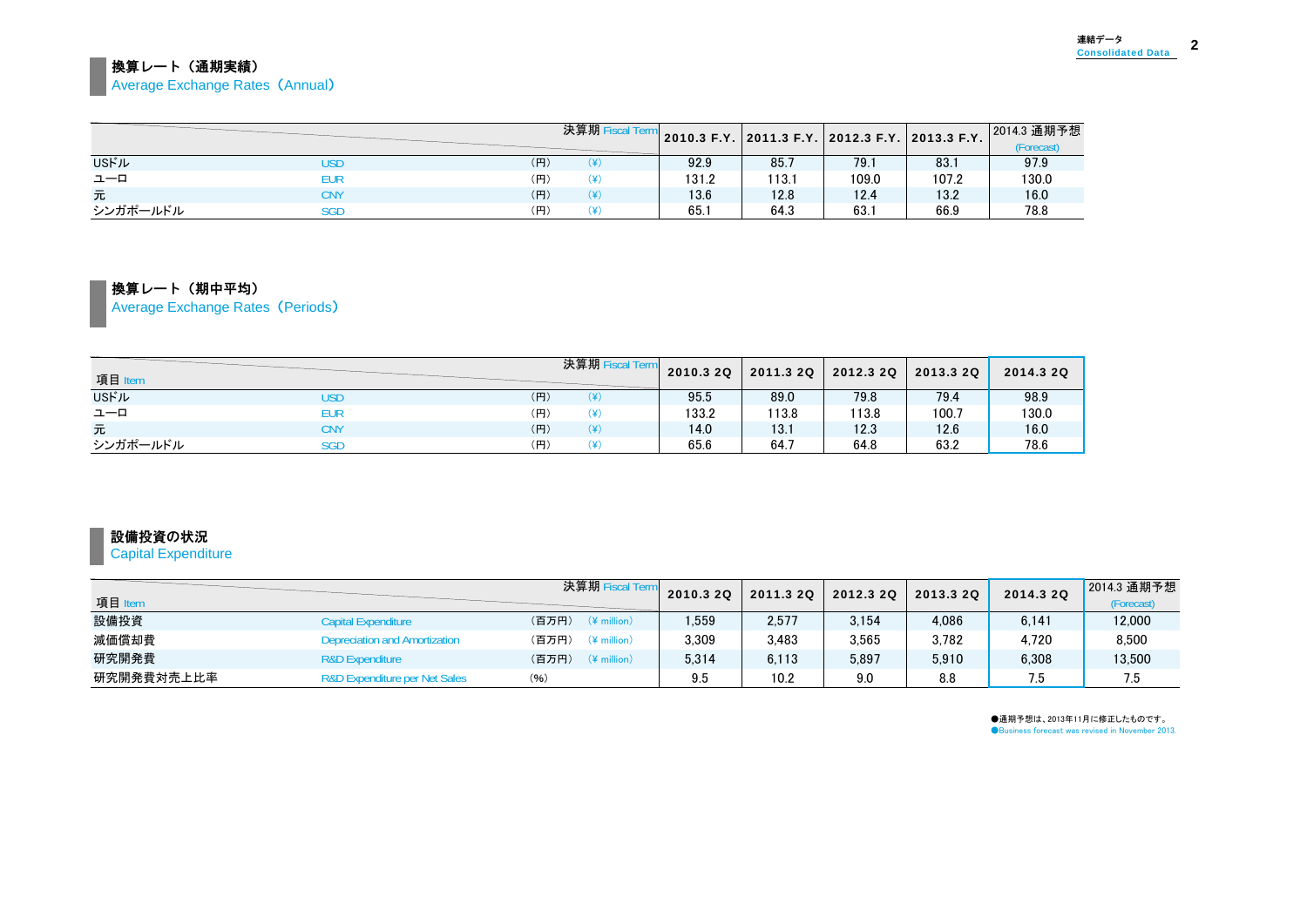## $\frac{\dagger}{2}$ 連結貸借対照表

#### Consolidated Balance Sheets

#### 資産の部

Assets Section

|                |                                           | 2010.3 F.Y.     |              | 2011.3 F.Y.     |              | 2012.3 F.Y.     |              | 2013.3 F.Y.   |              | 2014.3 2Q       |              | 増減                       |
|----------------|-------------------------------------------|-----------------|--------------|-----------------|--------------|-----------------|--------------|---------------|--------------|-----------------|--------------|--------------------------|
| 項目 Item        |                                           |                 | $\%$         |                 | $\%$         |                 | %            |               | %            |                 | $\%$         | (Variance)               |
| 流動資産           | <b>Current Assets</b>                     | 70.870          | 58.7         | 79.931          | 61.5         | 90.160          | 63.4         | 114.411       | 66.1         | 107.356         | 59.6         | $\Delta$ 7.055           |
| 現金及び預金         | <b>Cash and Deposits</b>                  | 13,835          | 11.5         | 18.950          | 14.6         | 21,362          | 15.0         | 33.830        | 19.6         | 29,289          | 16.3         | $\Delta$ 4,541           |
| 受取手形及び売掛金      | Notes and Accounts Receivable-trade       | 30,507          | 25.3         | 32,063          | 24.7         | 36,218          | 25.5         | 41,254        | 23.8         | 36,404          | 20.2         | $\Delta$ 4,850           |
| リース債権及びリース投資資産 | <b>Lease Investment Assets</b>            | 1,253           | 1.0          | 1.762           | 1.4          | 2.576           | 1.8          | 3.262         | 1.9          | 3.370           | 1.9          | 108                      |
| 有価証券           | <b>Marketable Securities</b>              | 134             | 0.1          | 178             | 0.1          | 745             | 0.5          | 627           | 0.4          | 147             | 0.1          | $\triangle$ 480          |
| たな卸資産          | <b>Inventories</b>                        | 18,777          | 15.6         | 19.810          | 15.2         | 21.843          | 15.4         | 25,940        | 15.0         | 27.481          | 15.3         | 1,541                    |
| 繰延税金資産         | <b>Deferred Tax Assets</b>                | 4,657           | 3.9          | 4.925           | 3.8          | 5,129           | 3.6          | 6.029         | 3.5          | 7,270           | 4.0          | 1,241                    |
| 前払費用           | <b>Prepaid Expenses</b>                   | 1,063           | 0.9          | 1.054           | 0.8          | 1.330           | 0.9          | 1.342         | 0.8          | 1.515           | 0.8          | 173                      |
| 短期貸付金          | <b>Short-term Loans Receivable</b>        |                 | 0.0          | $\overline{2}$  |              |                 |              | 43            |              | 26              | 0.0          | $\triangle$ 17           |
| その他            | <b>Others</b>                             | 1,021           | 0.8          | 1.554           | 1.2          | 1,302           | 0.9          | 2,603         | 1.5          | 2,554           | 1.4          | $\triangle$ 49           |
| 貸倒引当金          | <b>Allowance for Doubtful Accounts</b>    | $\triangle$ 384 | $\Delta$ 0.3 | $\triangle$ 370 | $\Delta$ 0.3 | $\triangle$ 350 | $\Delta$ 0.2 | $\Delta$ 523  | $\Delta$ 0.3 | $\triangle$ 702 | $\Delta$ 0.4 | $\Delta$ 179             |
| 固定資産           | <b>Noncurrent Assets</b>                  | 49,832          | 41.3         | 50.128          | 38.5         | 52.124          | 36.6         | 58.599        | 33.9         | 72.675          | 40.4         | 14,076                   |
| 有形固定資産         | <b>Property, Plant and Equipment</b>      | 36,013          | 29.8         | 36,231          | 27.9         | 39,839          | 28.0         | 45,478        | 26.3         | 49.747          | 27.6         | 4,269                    |
| 建物及び構築物        | <b>Buildings and Structures</b>           | 15,827          | 13.1         | 15,232          | 11.7         | 16,736          | 11.8         | 18,652        | 10.8         | 18,692          | 10.4         | 40                       |
| 機械装置及び運搬具      | Machinery, Equipment and Vehicles, Net    | 2,056           | 1.7          | 2.393           | 1.8          | 2.609           | 1.8          | 3.102         | 1.8          | 2,996           | 1.7          | $\Delta$ 106             |
| 工具、器具及び備品      | <b>Tools. Furniture and Fixtures. Net</b> | 8,290           | 6.9          | 9.432           | 7.3          | 9.857           | 6.9          | 12,353        | 7.1          | 13.927          | 7.7          | 1,574                    |
| 土地             | Land                                      | 7,897           | 6.5          | 7.892           | 6.1          | 8,893           | 6.3          | 10.023        | 5.8          | 11,287          | 6.3          | 1,264                    |
| リース資産          | Lease Assets, Net                         | 1,667           | 1.4          | 1.137           | 0.9          | 618             | 0.4          | 525           | 0.3          | 553             | 0.3          | 28                       |
| 建設仮勘定          | <b>Construction in Progress</b>           | 274             | 0.2          | 143             | 0.1          | 1.124           | 0.8          | 821           | 0.5          | 2,290           | 1.3          | 1.469                    |
| 無形固定資産         | <b>Intangible Assets</b>                  | 6,218           | 5.2          | 6.646           | 5.1          | 6.903           | 4.9          | 6.885         | 4.0          | 16.067          | 8.9          | 9.182                    |
| のれん            | Goodwill                                  | 1,741           | 1.4          | 1.830           | 1.4          | 2,194           | 1.5          | 1.790         | 1.0          | 10.091          | 5.6          | 8,301                    |
| ソフトウェア         | Software                                  | 4,236           | 3.5          | 4,584           | 3.5          | 4,447           | 3.1          | 4,654         | 2.7          | 5,070           | 2.8          | 416                      |
| その他            | <b>Others</b>                             | 240             | 0.2          | 231             | 0.2          | 262             | 0.2          | 440           | 0.3          | 905             | 0.5          | 465                      |
| 投資その他の資産       | <b>Investments and Other Assets</b>       | 7,599           | 6.3          | 7.250           | 5.6          | 5.381           | 3.8          | 6.234         | 3.6          | 6,860           | 3.8          | 626                      |
| 投資有価証券         | <b>Investment Securities</b>              | 3,348           | 2.8          | 3.101           | 2.4          | 3,259           | 2.3          | 4,035         | 2.3          | 4,275           | 2.4          | 240                      |
| 長期貸付金          | Long-term Loans Receivable                |                 | 0.0          |                 |              | 14              |              | 14            |              | 41              | 0.0          | 27                       |
| 長期前払費用         | <b>Long-term Prepaid Expenses</b>         | 317             | 0.3          | 310             | 0.2          | 318             | 0.2          | 323           | 0.2          | 314             | 0.2          | $\Delta 9$               |
| 投資不動産          | <b>Real Estate for Investment</b>         | 2,102           | 1.7          | 2.106           | 1.6          |                 |              |               |              |                 |              |                          |
| 前払年金費用         | <b>Prepaid Pension Cost</b>               |                 |              |                 |              |                 |              |               |              |                 |              | $\overline{\phantom{a}}$ |
| その他            | <b>Others</b>                             | 1.715           | 1.4          | 1.616           | 1.2          | 1.704           | 1.2          | 1.739         | 1.0          | 2.112           | 1.2          | 373                      |
| 繰延税金資産         | <b>Deferred Tax Assets</b>                | 115             | 0.1          | 116             | 0.1          | 87              | 0.1          | 125           | 0.1          | 121             | 0.1          | $\triangle$ 4            |
| 貸倒引当金          | <b>Allowance for Doubtful Accounts</b>    | $\triangle 3$   |              | $\triangle 3$   |              | $\triangle 3$   |              | $\triangle 3$ |              | $\triangle 3$   | 0.0          |                          |
| 資産合計           | <b>Total Assets</b>                       | 120.702         | 100.0        | 130.059         | 100.0        | 142.285         | 100.0        | 173.010       | 100.0        | 180.032         | 100.0        | 7.022                    |

(百万円) (構成比:%) (\ million) (Ratio:%)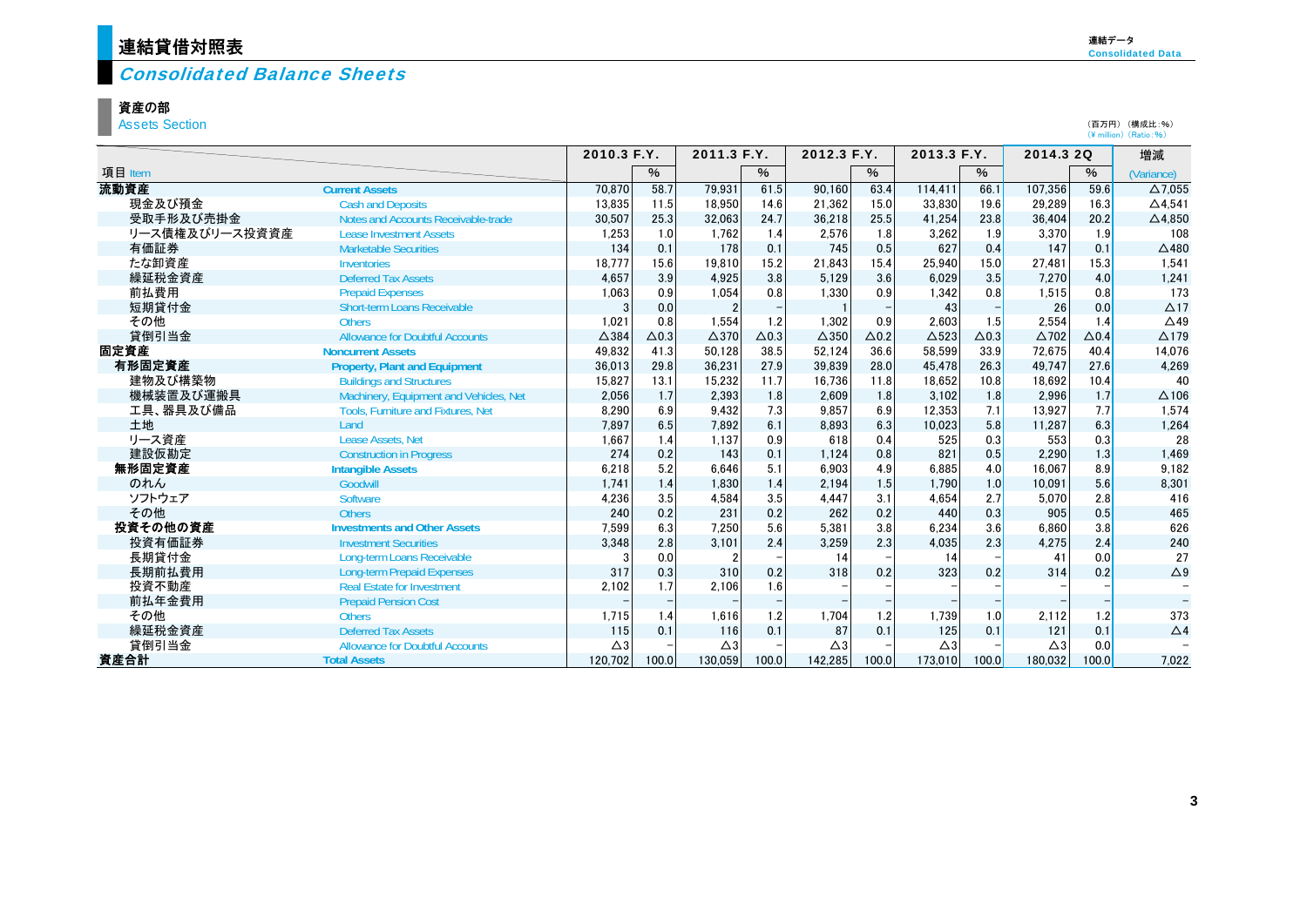|              |                                                       |                 |       |                   |                 |                 |                 |                 |              |              |               | (百万円) (構成比:%)<br>(¥ million) (Ratio: %) |
|--------------|-------------------------------------------------------|-----------------|-------|-------------------|-----------------|-----------------|-----------------|-----------------|--------------|--------------|---------------|-----------------------------------------|
|              | 決算期 Fiscal Term                                       | 2010.3 F.Y.     |       | 2011.3 F.Y.       |                 | 2012.3 F.Y.     |                 | 2013.3 F.Y.     |              | 2014.3 2Q    |               | 増減                                      |
| 項目 Item      |                                                       |                 | $\%$  |                   | $\%$            |                 | $\%$            |                 | $\%$         |              | $\frac{9}{6}$ | (Variance)                              |
| 流動負債         | <b>Current Liabilities</b>                            | 29,587          | 24.5  | 30.992            | 23.8            | 34.728          | 24.4            | 45.424          | 26.3         | 41.547       | 23.1          | $\triangle$ 3.877                       |
| 支払手形及び買掛金    | Notes and Accounts Pavable-trade                      | 10,233          | 8.5   | 11,574            | 8.9             | 12,176          | 8.6             | 14,832          | 8.6          | 10,979       | 6.1           | $\Delta$ 3,853                          |
| 短期借入金        | Short-term Loans Payable                              | 16              | 0.0   | 310               | 0.2             | 5               |                 | 3               |              | 42           | 0.0           | 39                                      |
| リース債務        | <b>Current Portion of Lease Obligations</b>           | 1,223           | 1.0   | 594               | 0.5             | 252             | 0.2             | 53              |              | 42           | 0.0           | $\Delta$ 11                             |
| 未払法人税等       | <b>Income Taxes Payable</b>                           | 2,447           | 2.0   | 2.728             | 2.1             | 2,776           | 2.0             | 3.982           | 2.3          | 4,720        | 2.6           | 738                                     |
| 繰延税金負債       | <b>Deferred Tax Liabilities</b>                       |                 | 0.0   |                   |                 |                 |                 | 6               |              | 43           | 0.0           | 37                                      |
| 未払費用         | <b>Accrued Expenses</b>                               | 4,077           | 3.4   | 4.156             | 3.2             | 4,417           | 3.1             | 5,598           | 3.2          | 6,201        | 3.4           | 603                                     |
| 賞与引当金        | <b>Provision for Bonuses</b>                          | 2,936           | 2.4   | 3,277             | 2.5             | 3.622           | 2.5             | 4.043           | 2.3          | 4,201        | 2.3           | 158                                     |
| 役員賞与引当金      | <b>Provision for Directors' Bonuses</b>               | 190             | 0.2   | 207               | 0.2             | 248             | 0.2             | 265             | 0.2          | 121          | 0.1           | $\triangle$ 144                         |
| 製品保証引当金      | <b>Provision for Product Warranties</b>               | 149             | 0.1   | 128               | 0.1             | 157             | 0.1             | 175             | 0.1          | 242          | 0.1           | 67                                      |
| その他          | <b>Others</b>                                         | 8,309           | 6.9   | 8,013             | 6.2             | 11.070          | 7.8             | 16.462          | 9.5          | 14,952       | 8.3           | $\Delta$ 1,510                          |
| 固定負債         | <b>Noncurrent Liabilities</b>                         | 3,978           | 3.3   | 4.834             | 3.7             | 5,053           | 3.6             | 8.432           | 4.9          | 8,907        | 4.9           | 475                                     |
| 長期借入金        | Long-term Loans Payable                               | 3               | 0.0   | 11                |                 |                 |                 |                 |              | 107          | 0.1           | 106                                     |
| リース債務        | <b>Lease Obligations</b>                              | 805             | 0.7   | 551               | 0.4             | 257             | 0.2             | 245             | 0.1          | 241          | 0.1           | $\triangle$ 4                           |
| 繰延税金負債       | <b>Deferred Tax Liabilities</b>                       | 681             | 0.6   | 1.454             | 1.1             | 1.759           | 1.2             | 3.074           | 1.8          | 3.478        | 1.9           | 404                                     |
| 退職給付引当金      | <b>Provision for Retirement Benefits</b>              | 639             | 0.5   | 751               | 0.6             | 1,263           | 0.9             | 1.747           | 1.0          | 1,817        | 1.0           | 70                                      |
| 役員退職慰労引当金    | <b>Provision for Directors' Retirement Benefits</b>   | 160             | 0.1   | 160               | 0.1             | 160             | 0.1             | 160             | 0.1          | 102          | 0.1           | $\triangle$ 58                          |
| その他          | <b>Others</b>                                         | 1,688           | 1.4   | 1.905             | 1.5             | 1.607           | 1.1             | 3.203           | 1.9          | 3,158        | 1.8           | $\triangle$ 45                          |
| 負債合計         | <b>Total Liabilities</b>                              | 33,565          | 27.8  | 35.827            | 27.5            | 39.782          | 28.0            | 53.857          | 31.1         | 50.454       | 28.0          | $\Delta$ 3.403                          |
| 株主資本         | <b>Shareholders' Equity</b>                           | 88,660          | 73.5  | 97.433            | 74.9            | 106,543         | 74.9            | 118,050         | 68.2         | 124,855      | 69.4          | 6,805                                   |
| 資本金          | <b>Capital Stock</b>                                  | 8,824           | 7.3   | 9.041             | 7.0             | 9,187           | 6.5             | 9.711           | 5.6          | 10.006       | 5.6           | 295                                     |
| 資本剰余金        | <b>Capital Surplus</b>                                | 13,763          | 11.4  | 13.981            | 10.7            | 14,127          | 9.9             | 14.651          | 8.5          | 14.947       | 8.3           | 296                                     |
| 利益剰余金        | <b>Retained Earnings</b>                              | 66,276          | 54.9  | 74.662            | 57.4            | 83,484          | 58.7            | 93,947          | 54.3         | 100,166      | 55.6          | 6,219                                   |
| 自己株式         | <b>Treasury Stock</b>                                 | $\triangle$ 204 |       | $\triangle$ 252   | $\Delta$ 0.2    | $\triangle$ 255 | $\triangle$ 0.2 | $\triangle$ 259 | $\Delta$ 0.2 | $\Delta$ 264 | $\Delta$ 0.1  | $\Delta$ 5                              |
| その他の包括利益累計額  | <b>Other Comprehensive Income</b>                     | $\Delta$ 2,303  |       | $\triangle$ 3,899 | $\triangle$ 3.0 | $\Delta$ 4,709  | $\triangle$ 3.3 | 749             | 0.4          | 4,448        | 2.5           | 3,699                                   |
| その他有価証券評価差額金 | Valuation Difference on Available-for-sale Securities | 270             | 0.2   | 185               | 0.1             | 426             | 0.3             | 708             | 0.4          | 907          | 0.5           | 199                                     |
| 繰延ヘッジ損益      | Deferred Gains or Losses on Hedges                    | $\Delta$ 13     |       | $\Delta$ 13       |                 |                 |                 |                 |              |              |               |                                         |
| 為替換算調整勘定     | <b>Foreign Currency Translation Adjustments</b>       | $\Delta$ 2,560  |       | $\triangle$ 4.071 | $\Delta$ 3.1    | $\Delta$ 5,136  | $\triangle$ 3.6 | 41              |              | 3,540        | 2.0           | 3.499                                   |
| 新株予約権        | <b>Subscription Rights to Shares</b>                  | 666             | 0.6   | 600               | 0.5             | 546             | 0.4             | 353             | 0.2          | 273          | 0.2           | $\triangle 80$                          |
| 少数株主持分       | <b>Minority Interests</b>                             | 112             | 0.1   | 98                | 0.1             | 122             | 0.1             |                 |              | $\Omega$     | 0.0           |                                         |
| 純資産合計        | <b>Total Net Assets</b>                               | 87.136          | 72.2  | 94.232            | 72.5            | 102,502         | 72.0            | 119.153         | 68.9         | 129,578      | 72.0          | 10.425                                  |
| 負債·純資産合計     | <b>Total Liabilities and Net Assets</b>               | 120.702         | 100.0 | 130.059           | 100.0           | 142.285         | 100.0           | 173.010         | 100.0        | 180.032      | 100.0         | 7.022                                   |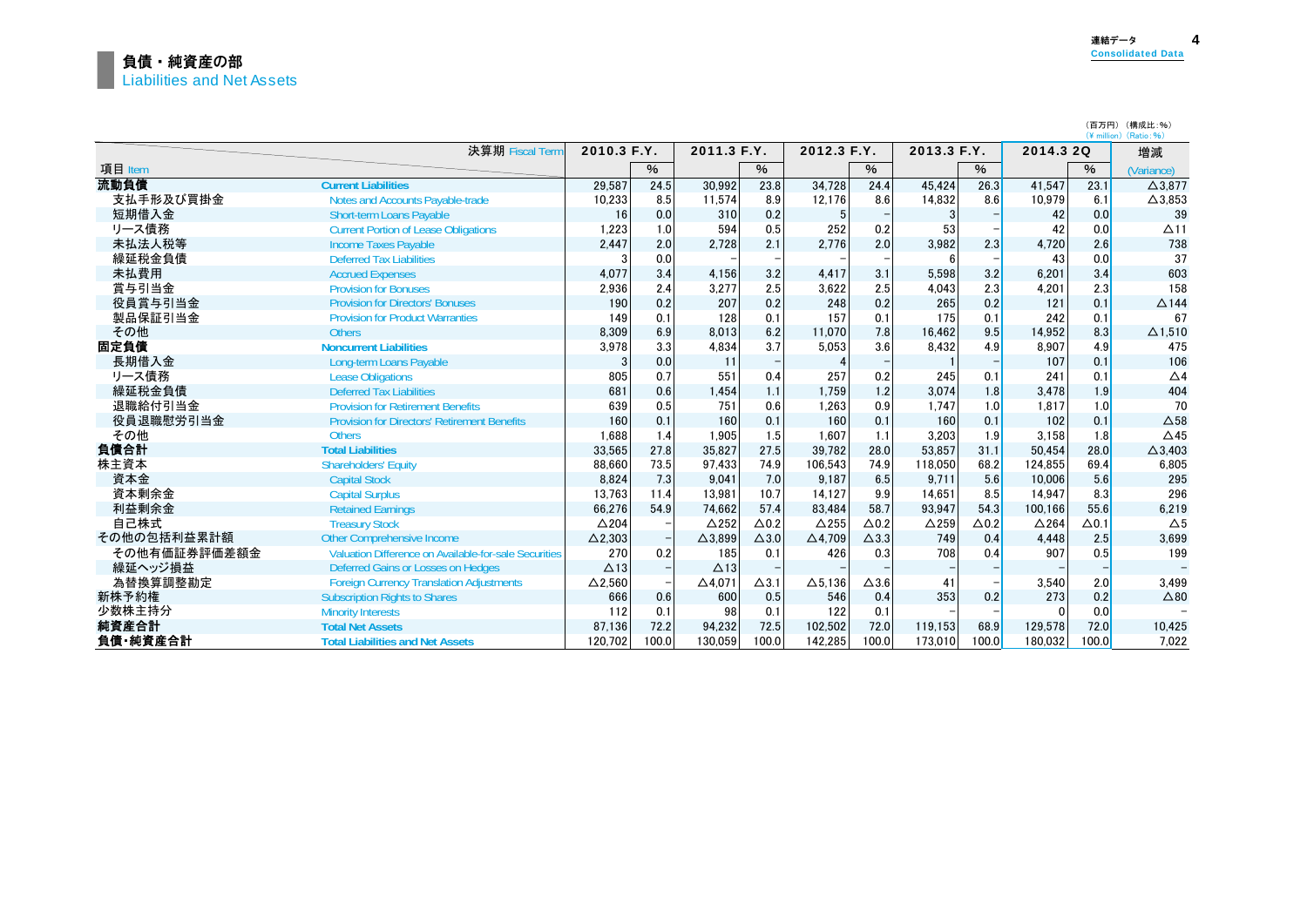#### Consolidated Income Statement [2nd Quarter]

(百万円) (構成比:%)  $(\n 4 \text{ million})$   $(Ratio: %)$ 

|                     | 決算期 Fiscal Term                                                                        | 2010.3 2Q      |       | 2011.3 20       |       | 2012.3 20    |       | 2013.3 2Q |       | 2014.3 2Q    |                          |
|---------------------|----------------------------------------------------------------------------------------|----------------|-------|-----------------|-------|--------------|-------|-----------|-------|--------------|--------------------------|
| 項目 Item             |                                                                                        |                | $\%$  |                 | $\%$  |              | %     |           | $\%$  |              | $\overline{\frac{9}{6}}$ |
| 売上高                 | <b>Net Sales</b>                                                                       | 55,743         | 100.0 | 60.063          | 100.0 | 65.266       | 100.0 | 67,181    | 100.0 | 84.079       | 100.0                    |
| 売上原価                | <b>Cost of Sales</b>                                                                   | 20.145         | 36.1  | 21,034          | 35.0  | 24,074       | 36.9  | 24,794    | 36.9  | 30.746       | 36.6                     |
| 売上総利益               | <b>Gross Profit</b>                                                                    | 35,598         | 63.9  | 39.028          | 65.0  | 41.191       | 63.1  | 42,387    | 63.1  | 53,333       | 63.4                     |
| 販売費及び一般管理費          | Selling, General and Administrative                                                    | 28,459         | 51.1  | 29,472          | 49.1  | 31.754       | 48.7  | 31,796    | 47.3  | 39.620       | 47.1                     |
| 営業利益                | <b>Operating Income</b>                                                                | 7,138          | 12.8  | 9.556           | 15.9  | 9.437        | 14.5  | 10,591    | 15.8  | 13.712       | 16.3                     |
| 営業外収益               | <b>Non-Operating Income</b>                                                            | 495            | 0.9   | 418             | 0.7   | 379          | 0.6   | 269       | 0.4   | 327          | 0.4                      |
| 受取利息及び配当金           | Interest and Dividend Income                                                           | 83             |       | 87              | 0.1   | 95           | 0.1   | 84        | 0.1   | 103          | 0.1                      |
| 受取ロイヤルティ            | <b>Royalty Income</b>                                                                  | 16             |       |                 |       |              |       |           |       |              |                          |
| 投資不動産収入             | Income from Investment Real Estate                                                     | 193            |       | 191             |       | 211          |       |           |       |              | $\overline{a}$           |
| 業務提携契約一時金           | Initial Payment under Business Collaboration Agreement                                 |                |       |                 |       |              |       |           |       |              |                          |
| 助成金                 | Subsidize revenue                                                                      |                |       |                 |       |              |       | 130       | 0.2   | 99           | 0.1                      |
| 持分法による投資利益          | <b>Equity in Earnings of Affiliates</b>                                                |                |       |                 |       |              |       |           |       |              |                          |
| 為替差益                | <b>Foreign Exchange Gain</b>                                                           |                |       |                 |       |              |       |           |       | 73           | 0.1                      |
| その他                 | <b>Others</b>                                                                          | 202            |       | 138             |       | 72           |       | 54        | 0.1   | 50           | 0.1                      |
| 営業外費用               | <b>Non-Operating Expenses</b>                                                          | 607            | 1.1   | 1.010           | 1.7   | 944          | 1.4   | 808       | 1.2   | 85           | 0.1                      |
| 支払利息及び割引料           | <b>Interest Expenses</b>                                                               | 128            |       | 54              |       | 35           |       | 33        | 0.1   | 12           | 0.0                      |
| 営業権償却               | <b>Amortization of Goodwill</b>                                                        |                |       |                 |       |              |       |           |       |              | $\overline{\phantom{0}}$ |
| 売上割引                | <b>Sales Discounts</b>                                                                 |                |       |                 |       |              |       | 19        | 0.0   | 19           | 0.0                      |
| 投資不動産維持費            | Maintenance Cost of Investment Real Estate                                             | 81             |       | 71              |       | 49           |       |           |       |              | $\qquad \qquad -$        |
| 為替差損                | <b>Foreign Exchange Loss</b>                                                           | 301            |       | 703             |       | 785          |       | 684       | 1.0   |              |                          |
| その他                 | <b>Others</b>                                                                          | 96             |       | 181             |       | 74           |       | 70        | 0.1   | 52           | 0.1                      |
| 経常利益                | <b>Ordinary Income</b>                                                                 | 7,026          | 12.6  | 8,964           | 14.9  | 8,871        | 13.6  | 10,052    | 15.0  | 13,954       | 16.6                     |
| 特別利益                | <b>Extraordinary Profits</b>                                                           | 51             | 0.1   | 13              |       | 11           |       | 12        |       | 240          | 0.3                      |
| 投資有価証券売却益           | <b>Gain on Sales of Investment Securities</b>                                          |                |       |                 |       |              |       |           |       |              |                          |
| 固定資産売却益             | <b>Gains on Sale of Noncurrent Assets</b>                                              | 47             |       | 2               |       | 11           |       |           |       |              | 0.0                      |
| 貸倒引当金戻入額            | <b>Reversal of Allowance for Doubtful Accounts</b>                                     | $\mathfrak{p}$ |       |                 |       |              |       |           |       |              |                          |
| 持分変動による利益           | Investment Income from Change of Equity                                                |                |       |                 |       |              |       |           |       |              | ÷                        |
| その他                 | <b>Others</b>                                                                          |                |       | 3               |       |              |       |           |       | 238          | 0.3                      |
| 特別損失                | <b>Extraordinary Loss</b>                                                              | 25             | 0.0   | 267             |       | 38           |       | 249       | 0.4   | 212          | 0.3                      |
| 固定資産除売却損            | Loss on Sales and Retirement of Noncurrent Assets                                      | 25             |       | 40              |       | 33           |       | 241       | 0.4   | 49           | 0.1                      |
| 投資有価証券売却損           | <b>Loss on Sales of Investment Securities</b>                                          |                |       |                 |       |              |       |           |       |              | $\overline{\phantom{0}}$ |
| 投資有価証券等評価損          | <b>Loss on Valuation of Investment Securities</b>                                      |                |       | 39              |       |              |       |           |       | 46           | 0.1                      |
| 資産除去債務会計基準の適用に伴う影響額 | Loss on Adjustment for Changes of Accounting Standard for Asset Retirement Obligations |                |       | 187             |       |              |       |           |       |              | $\overline{\phantom{0}}$ |
| その他                 | <b>Others</b>                                                                          |                |       |                 |       |              |       |           |       | 116          | 0.1                      |
| 税金等調整前当期純利益         | Income before Income Taxes and Minority Interests                                      | 7.051          | 12.6  | 8.710           | 14.5  | 8.844        | 13.6  | 9,815     | 14.6  | 13.983       | 16.6                     |
| 法人税、住民税及び事業税        | <b>Income Taxes-current</b>                                                            | 3.272          | 5.9   | 3.504           | 5.8   | 3.913        | 6.0   | 3,273     | 4.9   | 6.261        | 7.4                      |
| 過年度法人税              | <b>Income Taxes for Prior Periods</b>                                                  |                |       |                 |       |              |       |           |       |              |                          |
| 法人税等調整額             | <b>Income Taxes-deferred</b>                                                           | $\Delta$ 544   |       | $\triangle$ 306 |       | $\Delta$ 937 |       | 146       | 0.2   | $\Delta 870$ | $\Delta$ 1.0             |
| 少数株主損益調整前純利益        | <b>Income before Minority Interests</b>                                                |                |       | 5,512           | 9.2   | 5,868        | 9.0   | 6,395     | 9.5   | 8,592        | 10.2                     |
| 少数株主利益又は少数株主損失      | <b>Minority Interest</b>                                                               |                | 0.0   | -11             |       | 6            |       | 6         |       | $\Delta 0$   | 0.0                      |
| 当期純利益               | Net Income                                                                             | 4.317          | 7.7   | 5.501           | 9.2   | 5,862        | 9.0   | 6.388     | 9.5   | 8.592        | 10.2                     |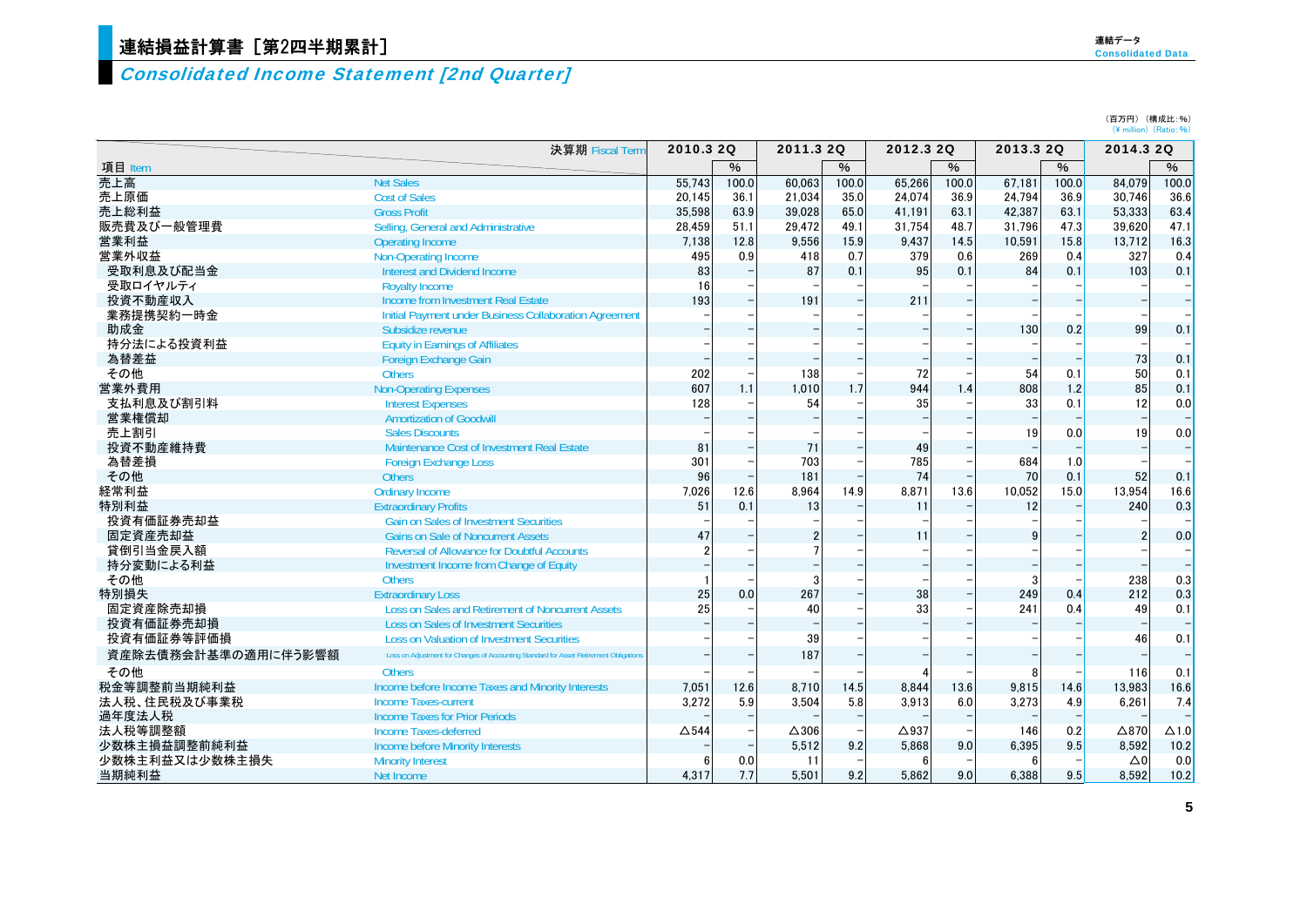Consolidated Cash Flow Statement [2nd Quarter]

|                              |                                                                                        |                       |                 |                |                   | (百万円)<br>(¥ million) |
|------------------------------|----------------------------------------------------------------------------------------|-----------------------|-----------------|----------------|-------------------|----------------------|
| 項目 Item                      |                                                                                        | 2010.3 2Q             | 2011.3 20       | 2012.3 20      | 2013.3 20         | 2014.3 20            |
| 営業活動によるキャッシュ・フロー             | Net Cash Provided by (Used in) Operating Activities                                    |                       |                 |                |                   |                      |
| 税金等調整前当期純利益                  | Income before Income Taxes                                                             |                       |                 | 8.844          |                   | 13.983               |
| 減価償却費                        | <b>Depreciation and Amortization</b>                                                   | 7.051<br>3.309        | 8.710<br>3,483  | 3,565          | 9,815<br>3.782    | 4.720                |
| のれん償却額                       | <b>Amortization of Goodwill</b>                                                        | 282                   | 299             | 505            | 329               | 645                  |
| 資産除去債務会計基準の適用に伴う影響額          | Loss on adjustment for changes of accounting standard for asset retirement obligations |                       | 187             |                |                   |                      |
| 賞与引当金の増減額                    | Increase (Decrease) in Provision for Bonuses                                           | 52                    | $\triangle$ 327 | $\triangle$ 41 | $\Delta$ 538      | 16                   |
| 役員賞与引当金の増減額                  | Increase (Decrease) in Provision for Directors' Bonuses                                | $\Delta$ 79           | $\Delta$ 76     | $\Delta$ 77    | $\triangle$ 129   | $\triangle$ 144      |
|                              | Increase (Decrease) in Provision for Directors' Retirement Benefits                    |                       |                 |                |                   | $\Delta$ 57          |
| 役員退職慰労引当金の増減額<br>退職給付引当金の増減額 | Increase (Decrease) in Provision for Retirement Benefits                               | $\triangle 36$<br>297 | 173             | 307            |                   | 32                   |
|                              |                                                                                        |                       |                 |                | 226               |                      |
| 前払年金費用の増減額                   | Increase/Decrease in Prepaid Pension Cost                                              |                       |                 |                |                   |                      |
| 貸倒引当金の増減額                    | Increase (Decrease) in Allowance for Doubtful Accounts                                 | $\Delta$ 118          | 38              | 4              | 57                | 137                  |
| 受取利息及び受取配当金                  | Interest and Dividend Income                                                           | $\triangle$ 83        | $\triangle 87$  | $\Delta$ 95    | $\triangle 84$    | $\Delta$ 103         |
| 支払利息                         | <b>Interest Expenses</b>                                                               | 128                   | 54              | 35             | 33                | 12                   |
| 持分法による投資損益                   | Equity in (Earnings) Losses of Affiliates                                              | 30                    | 30              | 30             | 30 <sup>l</sup>   | 11                   |
| 投資有価証券売却損益                   | Loss (Gain) on Sales of Investment Securities                                          |                       |                 |                |                   | $\qquad \qquad -$    |
| 投資有価証券評価損                    | Loss (Gain) on valuation of Investment Securities                                      |                       | 39              |                |                   | 46                   |
| 固定資産除売却損益                    | <b>Loss on Retirement of Noncurrent Assets</b>                                         | $\Delta$ 21           | 38              | 22             | 232               | 47                   |
| 売上債権の増減額                     | Decrease (Increase) in Notes and Accounts Receivable-trade                             | 5.108                 | 123             | 139            | 3.324             | 7.551                |
| たな卸資産の増減額                    | Increase (Decrease) in Inventories                                                     | $\triangle$ 249       | 253             | $\Delta$ 2.572 | $\Delta$ 951      | 109                  |
| 仕入債務の増減額                     | Increase (Decrease) in Notes and Accounts Payable-trade                                | $\Delta$ 2,846        | $\triangle$ 72  | 313            | $\triangle$ 95    | $\Delta$ 4,338       |
| 未払(未収)消費税等の増減額               | Increase (Decrease) in Consumption Taxes Payable (Receivable)                          | 577                   | $\Delta$ 146    | 172            | 450               | 318                  |
| その他                          | <b>Others</b>                                                                          | $\Delta$ 1.232        | $\Delta$ 1,392  | 613            | 1,432             | $\Delta$ 1.771       |
| 小計                           | <b>Total</b>                                                                           | 12.170                | 11,329          | 11,766         | 17.915            | 21.218               |
| 利息及び配当金の受取額                  | <b>Interest and Dividends Received</b>                                                 | 73                    | 72              | 86             | 84                | 105                  |
| 利息の支払額                       | <b>Interest Expenses Paid</b>                                                          | $\Delta$ 126          | $\Delta$ 52     | $\triangle$ 29 | $\triangle$ 27    | $\Delta$ 5           |
| 法人税等の支払額                     | <b>Income Taxes Paid</b>                                                               | $\triangle$ 1.478     | $\Delta$ 3,156  | $\Delta$ 3.604 | $\triangle$ 3.748 | $\Delta$ 5.277       |
| 営業活動によるキャッシュ・フロー             | Net Cash Provided by (Used in) Operating Activities                                    | 10.640                | 8.193           | 8.219          | 14.223            | 16.040               |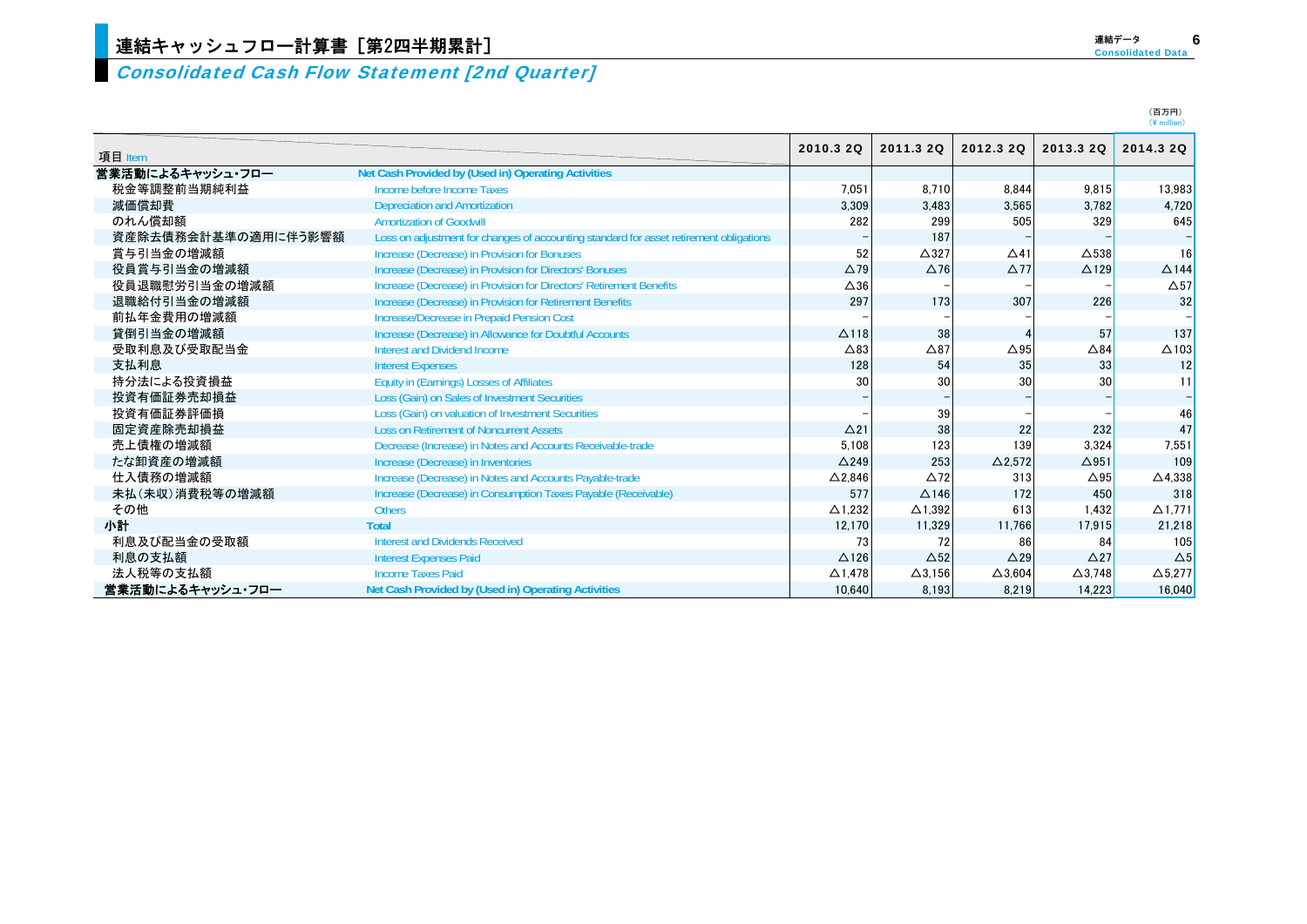|                   |                                                             | 決算期 Fiscal Term |                 |                 |                 |                |                 |
|-------------------|-------------------------------------------------------------|-----------------|-----------------|-----------------|-----------------|----------------|-----------------|
| 項目 Item           |                                                             |                 | 2010.3 2Q       | 2011.3 2Q       | 2012.3 20       | 2013.3 2Q      | 2014.3 2Q       |
| 投資活動によるキャッシュ・フロー  | Net Cash Provided by (Used in) Investment Activities        |                 |                 |                 |                 |                |                 |
| 定期預金の預入による支出      | <b>Payments into Time Deposits</b>                          |                 | $\triangle$ 2   | $\triangle$ 9   | $\triangle$ 12  | $\Delta$ 10    | $\triangle$ 122 |
| 定期預金の払い戻しによる収入    | Proceeds from Withdrawal of Time Deposits                   |                 | 30              |                 | 11              | 18             |                 |
| 有形固定資産の取得による支出    | Purchase of Property, Plant and Equipment                   |                 | $\Delta$ 1,749  | $\Delta$ 2,380  | $\Delta$ 3,138  | $\Delta$ 5,229 | $\Delta 6,862$  |
| 有形固定資産の売却による収入    | Proceeds from Sales of Property, Plan and Equipment         |                 | 152             |                 | 29              | 66             |                 |
| 無形固定資産の取得による支出    | <b>Purchase of Intangible Assets</b>                        |                 | $\Delta$ 1.107  | $\triangle$ 837 | $\Delta$ 779    | $\Delta$ 701   | $\Delta$ 1,856  |
| 投資有価証券の取得による支出    | <b>Purchase of Investment Securities</b>                    |                 |                 |                 | $\triangle$ 20  |                | $\Delta$ 5      |
| 投資有価証券の売却による収入    | <b>Proceeds from Sales of Investment Securities</b>         |                 |                 |                 |                 |                |                 |
| 子会社株式の取得による収支     | <b>Purchase of Investments in Subsidiaries</b>              |                 |                 |                 |                 |                | $\Delta$ 11,138 |
| 投資不動産の取得による支出     | Payment for Investment in Real Estate                       |                 |                 |                 |                 |                |                 |
| 事業譲受による支出         | Payments for transfer of business                           |                 |                 |                 | $\Delta$ 1,900  |                |                 |
| その他               | <b>Others</b>                                               |                 | 172             | $\Delta$ 168    | $\triangle$ 32  | 22             | $\triangle$ 347 |
| 投資活動によるキャッシュ・フロー  | Net Cash Provided by (Used in) Investment Activities        |                 | $\Delta$ 2,504  | $\Delta$ 3,389  | $\Delta$ 5,842  | $\Delta$ 5.833 | $\Delta$ 20,314 |
| 財務活動によるキャッシュ・フロー  | Net Cash Provided by (Used in) Financing Activities         |                 |                 |                 |                 |                |                 |
| 短期借入金純増減額         | Net Increase (Decrease) in Short-term Loans Payable         |                 | $\Delta$ 1,514  | 376             | 273             |                | $\Delta$ 15     |
| 長期借入による収入         | Proceeds from Long-term Loans Payable                       |                 |                 |                 |                 |                |                 |
| 長期借入金の返済による支出     | Repayments of Long-term Loans Payable                       |                 | $\triangle$ 42  | $\Delta 6$      | $\triangle$ 2   | $\triangle$ 2  | $\triangle 3$   |
| 株式の発行による収入        | Proceeds from Issuance of Common Stock                      |                 | 41              | 221             | 143             | 278            | 486             |
| 少数株主からの払込みによる収入   | Proceeds from Stock Issuance to Minority Shareholders       |                 |                 |                 |                 |                |                 |
| 自己株式の取得による支出      | <b>Purchase of Treasury Stock</b>                           |                 | $\Delta$ 1      | $\Delta$ 5      | $\triangle$ 2   |                | $\triangle$ 4   |
| 配当金の支払額           | <b>Cash Dividends Paid</b>                                  |                 | $\Delta$ 1,329  | $\Delta$ 1,588  | $\Delta$ 1,643  | $\Delta$ 1,953 | $\Delta$ 2,373  |
| 少数株主への配当金の支払額     | <b>Dividend Paid to Minority Shareholders</b>               |                 |                 |                 |                 |                |                 |
| その他               | <b>Others</b>                                               |                 | $\Delta 806$    | $\Delta$ 582    | $\triangle$ 340 | $\Delta$ 155   | $\triangle$ 38  |
| 財務活動によるキャッシュ・フロー  | Net Cash Provided by (Used in) Financing Activities         |                 | $\Delta$ 3,648  | $\Delta$ 1,584  | $\Delta$ 1,573  | $\Delta$ 1.833 | $\Delta$ 1,948  |
| 現金及び現金同等物に係る換算差額  | Effect of Exchange Rate Change on Cash and Cash Equivalents |                 | $\triangle$ 378 | $\triangle$ 805 | $\Delta$ 701    | $\Delta$ 758   | 1.013           |
| 現金及び現金同等物の増減額     | Net Increase (Decrease) in Cash and Cash Equivalents        |                 | 4,108           | 2.414           | 101             | 5.798          | $\Delta$ 5,208  |
| 現金及び現金同等物の期首残高    | Cash and Cash Equivalents at Beginning of Term              |                 | 9.410           | 13,812          | 18,915          | 21.838         | 34,306          |
| 現金及び現金同等物の期首残高調整額 | Increase (Decrease) of Cash and Cash Equivalents            |                 |                 |                 |                 |                |                 |
|                   | Due to Fiscal Year-end Change for Subsidiaries              |                 |                 |                 |                 |                |                 |
| 現金及び現金同等物の期末残高    | Cash and Cash Equivalents at End of Term                    |                 | 13.519          | 16.227          | 19.017          | 27.636         | 29.098          |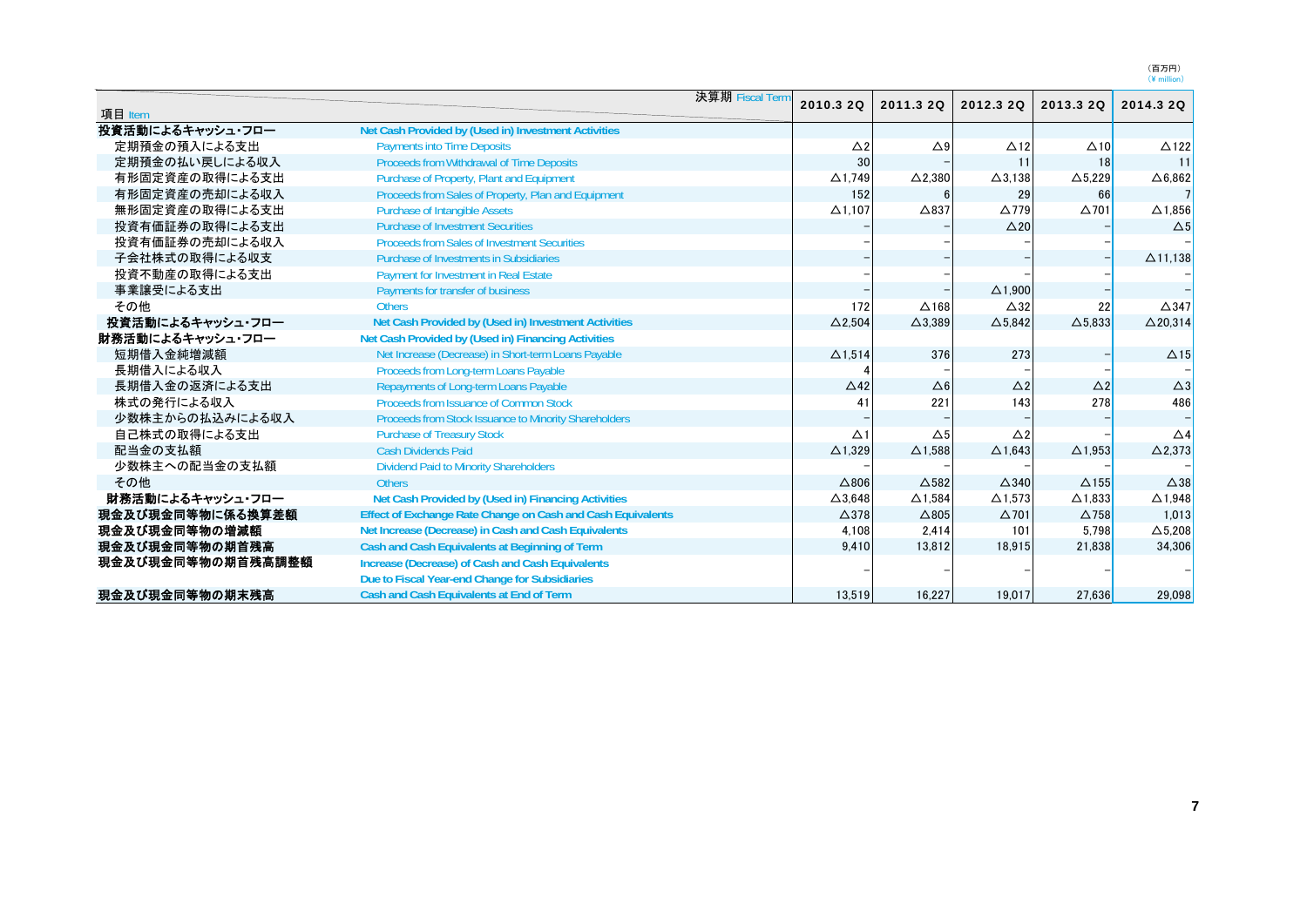#### Net Sales by Destination, Business and Product type [2nd Quarte r]

地域別売上高

Net Sales by Destination

|                    | Net Sales by Destination |        |           |       |        |           |       |         |           |            |        |           |       |        |           |                      | $(*$ million)             |
|--------------------|--------------------------|--------|-----------|-------|--------|-----------|-------|---------|-----------|------------|--------|-----------|-------|--------|-----------|----------------------|---------------------------|
|                    | 決算期 Fiscal Term          |        | 2010.3 2Q |       |        | 2011.3 20 |       |         | 2012.3 20 |            |        | 2013.3 2Q |       |        | 2014.3 20 |                      | 2014.3 通期予想<br>(Forecast) |
|                    |                          |        | Ratio     | YOY   |        | Ratio     | YOY   |         | Ratio     | <b>YOY</b> |        | Ratio     | YOY   |        | Ratio     | $YOY^*$              |                           |
| 地域 Destination     |                          |        | (% )      | (% )  |        | (9)       | (96)  |         | (%)       | (% )       |        | (% )      | (9)   |        | (9)       | (% )                 |                           |
| 国<br>内             | Japan                    | 17.656 | 31.7      | 103.2 | 18.351 | 30.6      | 103.9 | 18.910  | 29.0      | 103.0      | 18.942 | 28.2      | 100.2 | 18.750 | 22.3      | 99.0                 | 40.500                    |
| 米州                 | Americas                 | 1.397  | 20.4      | 94.3  | 12.815 | 21.3      | 112.4 | 13.4531 | 20.6      | 105.0      | 13,623 | 20.3      | 101.3 | 17,923 | 21.3      | 131.6I               | 38,700                    |
| <b>EMEA</b>        | <b>EMEA</b>              | 17,749 | 31.8      | 92.4  | 16,911 | 28.2      | 95.3  | 18,473  | 28.3      | 109.2      | 17,676 | 26.3      | 95.7  | 23,737 | 28.2      | 134.3                | 50,800                    |
| 中国                 | China                    | 5,382  | 9.7       | 121.2 | 7.790  | 13.0      | 144.7 | 10.041  | 15.4      | 128.9      | 12.753 | 19.0      | 127.0 | 17.254 | 20.5      | 135.3 <mark>I</mark> | 35,300                    |
| アジア・パシフィック         | Asia-Pacific             | 3.557  | 6.4       | 97.4  | 4.194  | 7.0       | 117.9 | 4.387   | 6.7       | 104.6      | 4.185  | 6.2       | 95.4  | 6.413  | 7.6       | 153.2                | 14.700                    |
| 海外 計               | <b>Overseas Total</b>    | 38,086 | 68.3      | 96.7  | 41.712 | 69.4      | 109.5 | 46.355  | 71.0      | 111.1      | 48.239 | 71.8      | 104.7 | 65.328 | 77.7      | 135.4                | 139.500                   |
| 計<br>合             | <b>Total Sales</b>       | 55.743 | 100.0     | 98.7  | 60.063 | 100.0     | 107.7 | 65.266  | 100.0     | 108.7      | 67.181 | 100.0     | 102.9 | 84.079 | 100.0     | 125.2                | 180,000                   |
| 金石石石 网络树 击击 双三甲基硝基 |                          |        |           |       |        |           |       |         |           |            |        |           |       |        |           |                      |                           |

●EMEA:欧州、中東、アフリカ地域

●EMEA: Europe, the Middle East and Africa

#### 事業別売上高

Net Sales by Business

|             | 決算期 Fiscal Term           |        | 2010.3 2Q        |            |        | 2011.3 20        |       |        | 2012.3 20        |        |        | 2013.3 2Q |            |        | 2014.3 20        |         | 2014.3 通期予想<br>(Forecast) |
|-------------|---------------------------|--------|------------------|------------|--------|------------------|-------|--------|------------------|--------|--------|-----------|------------|--------|------------------|---------|---------------------------|
|             |                           |        | Ratio            | <b>YOY</b> |        | Ratio            | YOY   |        | Ratio            | YOY    |        | Ratio     | <b>YOY</b> |        | Ratio            | $YOY^*$ |                           |
| 事業 Business |                           |        | (96)             | (9)        |        | (9)              | (% )  |        | (%)              | (9)    |        | (9)       | (9)        |        | (9)              | (% )    |                           |
| 血球計数検査      | Hematology                | 35.374 | 63.5             | 94.5       | 38.410 | 63.9             | 108.6 | 41.713 | 63.9             | 108.6  | 43,562 | 64.8      | 104.4      | 55.413 | 65.9             | 127.2   | 117,400                   |
| 尿検査         | <b>Urinalysis</b>         | 3.818  | 6.8              | 95.6       | 4.708  | 7.8              | 123.3 | 5.313  | 8.1              | 112.8  | 5,258  | 7.8       | 99.0       | 6.836  | 8.1              | 130.0   | 14.300                    |
| その他         | <b>Others</b>             | 943    | 1.7              | 83.3       | 1.179  | 2.0 <sub>1</sub> | 125.1 | 1.430  | 2.2              | 121.31 | 1.538  | 2.3       | 107.6      | 1.640  | 2.0              | 106.6   | 5.000                     |
| HU-BU       | HU-BU                     | 40.135 | 72.0             | 94.3       | 44,296 | 73.7             | 110.4 | 48.456 | 74.2             | 109.4  | 50,358 | 75.0      | 103.9      | 63.890 | 76.0             | 126.9   | 136.700                   |
| 免疫検査        | Immunochemistry           | 2.091  | 3.8              | 149.4      | 1.339  | 2.2              | 64.0  | 1.061  | 1.6 <sub>1</sub> | 79.2   | 1,007  | 1.5       | 94.9       | 1.018  | 1.2 <sub>l</sub> | 101.1   | 2.100                     |
| 生化学検査       | <b>Clinical Chemistry</b> | 1.619  | 2.9              | 134.0      | 1.559  | 2.6              | 96.3  | 1,622  | 2.5              | 104.0  | 1,326  | 2.0       | 81.8       | 1.646  | 2.0              | 124.1   | 3.200                     |
| 血液凝固検査      | <b>Hemostasis</b>         | 7.008  | 12.6             | 99.6       | 7.702  | 12.8             | 109.9 | 8.764  | 13.4             | 113.8  | 9.660  | 14.4      | 110.2      | 12.390 | 14.7             | 128.3   | 26,000                    |
| ICH-BU      | <b>ICH-BU</b>             | 10.719 | 19.2             | 111.2      | 10.601 | 17.6             | 98.9  | 11.448 | 17.5             | 108.0  | 11.994 | 17.9      | 104.8      | 15.055 | 17.9             | 125.5   | 31,300                    |
| その他IVD      | Other IVD                 | 3.092  | 5.5              | 99.7       | 3,066  | 5.1              | 99.2  | 3.605  | 5.5              | 117.6  | 3,128  | 4.7       | 86.8       | 3.178  | 3.8              | 101.6   | 7.500                     |
| IVD 計       | <b>IVD Subtotal</b>       | 53,946 | 96.8             | 97.5       | 57,963 | 96.5             | 107.4 | 63,508 | 97.3             | 109.6  | 65,480 | 97.5      | 103.1      | 82.124 | 97.7             | 125.4   | 175,500                   |
| LS-BU       | Life Science-BU           | 404    | 0.7 <sup>1</sup> | .184.9     | 532    | 0.9              | 131.6 | 411    | 0.6              | 77.2   | 480    | 0.7       | 117.0      | 704    | 0.8              | 146.5   | 1,800                     |
| その他         | <b>Other Business</b>     | 1.393  | 2.5              | 120.3      | 1,568  | 2.6              | 112.6 | 1.347  | 2.1              | 85.9   | 1,221  | 1.8       | 90.6       | 1,250  | 1.5              | 102.4   | 2.700                     |
| 計<br>合      | <b>Total Sales</b>        | 55.743 | 100.0            | 98.7       | 60,063 | 100.0            | 107.7 | 65,266 | 100.0            | 108.7  | 67,181 | 100.0     | 102.9      | 84,079 | 100.0            | 125.2   | 180,000                   |

●2013年3月期以前の実績は、変更後のセグメントに合わせて組み替えたものです。

●The figures before fiscal year ended March 31, 2013 are reorganized according to the segments after the changes.

#### 品目別売上高

**Net Sales by Product Type** 

|                 | Net Sales by Product Type   |        |           |       |        |           |       |        |           |       |        |           |       |        |           |                      | $(4$ million)             |
|-----------------|-----------------------------|--------|-----------|-------|--------|-----------|-------|--------|-----------|-------|--------|-----------|-------|--------|-----------|----------------------|---------------------------|
|                 | 決算期 Fiscal Term             |        | 2010.3 2Q |       |        | 2011.3 20 |       |        | 2012.3 20 |       |        | 2013.3 2Q |       |        | 2014.3 20 |                      | 2014.3 通期予想<br>(Forecast) |
|                 |                             |        | Ratio     | YOY   |        | Ratio     | YOY   |        | Ratio     | YOY   |        | Ratio     | YOY   |        | Ratio     |                      |                           |
| 品目 Product Type |                             |        | (9)       | (9)   |        | (%)       | (9)   |        | (9)       | (9)   |        | (%)       | (9)   |        | (96)      | (9)                  |                           |
| 検体検査機器          | nstrument                   | 16.537 | 29.7      | 91.1  | 19.141 | 31.9      | 15.7  | 21.215 | 32.5      | 110.8 | 21.316 | 31.7      | 100.5 | 24.021 | 28.6      | 112.7                | 57.370                    |
| 検体検査試薬          | Readent                     | 26.266 | 47.1      | 103.0 | 27.109 | 45.1      | 103.2 | 29.791 | 45.6      | 109.9 | 31.374 | 46.7      | 105.3 | 41,649 | 49.5      | 132.8                | 86.670                    |
| 保守サービス          | Maintenance Service & Parts | 5,558  | 10.0      | 112.0 | 5.989  | 10.0      | 107.8 | 6.259  | 9.6       | 104.5 | 6,486  | 9.7       | 103.6 | 8.449  | 10.0      | 130.3 <mark> </mark> | 17.070                    |
| その他             | Others                      | 7.381  | 13.2      | 93.5  | 1.823  | 13.0      | 106.0 | 8.000  | 12.3      | 102.3 | 8.003  | 11.9      | 100.0 | 9,958  | 11.8      | 124.4                | 18,890                    |
| 合計              | <b>Total Sales</b>          | 55.743 | 100.0     | 98.7  | 60.063 | 100.0     | 107.7 | 65.266 | 100.0     | 108.7 | 67.181 | 100.01    | 102.9 | 84.079 | 100.0     | 125.2                | 180,000                   |

※前年同期を100%としています。 ●通期予想は、2013年11月に修正したものです。 ※Previous period = 100% ●Business forecast was revised in November 2013.

(百万円)

(百万円)  $(\frac{V}{I})$  million)

(百万円)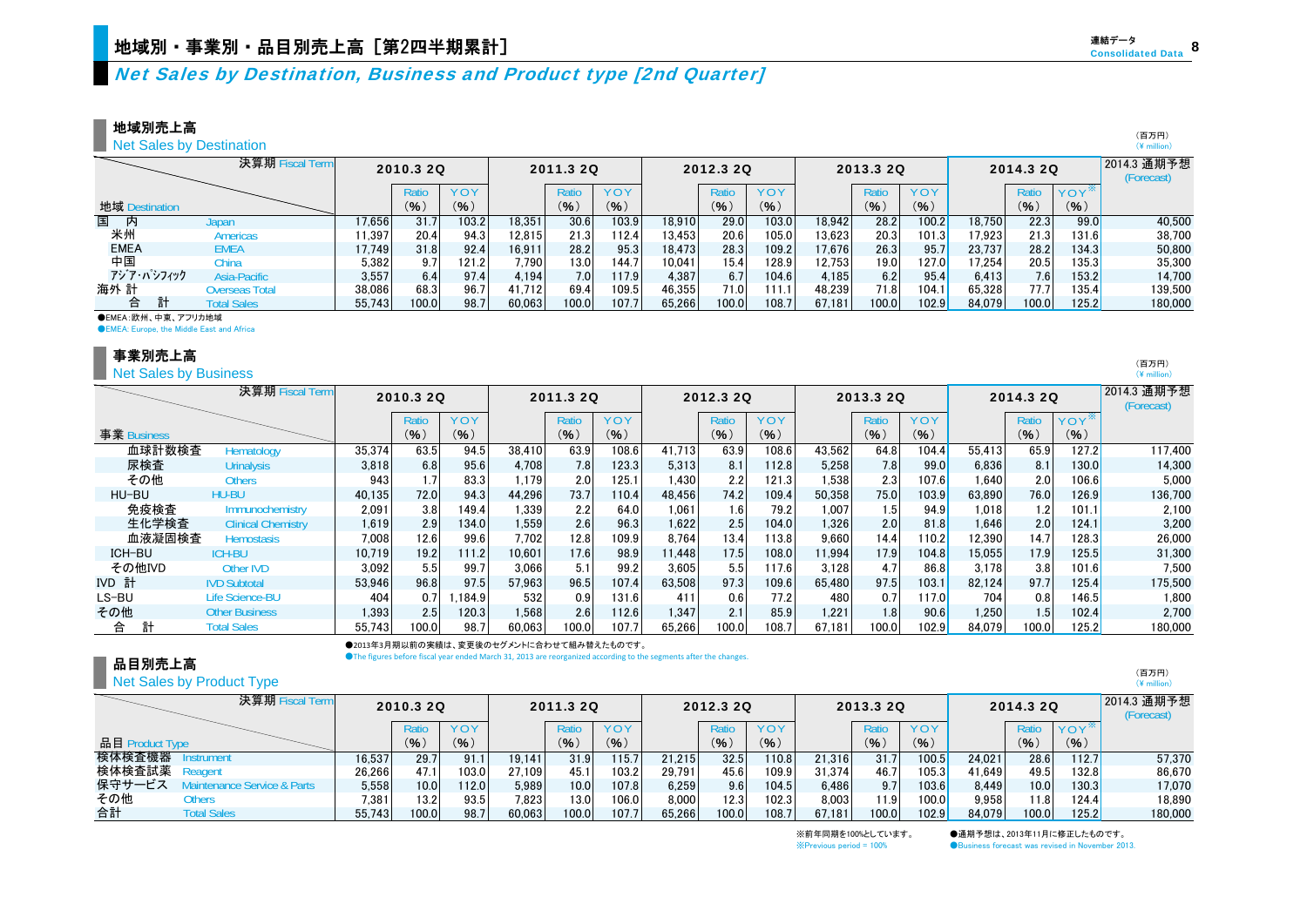(百万円)<br>(¥ million)

| 闲内 | an an |
|----|-------|
|----|-------|

|             | 決算期 Fiscal Term           |        | 2010.3 20 |       |        | 2011.3 2Q |        |        | 2012.3 20 |            |        | 2013.3 20 |       |        | 2014.3 20 |       |
|-------------|---------------------------|--------|-----------|-------|--------|-----------|--------|--------|-----------|------------|--------|-----------|-------|--------|-----------|-------|
|             |                           |        | Ratio     | YOY   |        | Ratio     | YOY    |        | Ratio     | <b>YOY</b> |        | Ratio     | YOY   |        | Ratio     | YOY   |
| 事業 Business |                           |        | (9)       | (9)   |        | (%)       | (%)    |        | (%)       | (%)        |        | (% )      | (%)   |        | (9)       | (9)   |
| 血球計数検査      | Hematology                | 6,821  | 38.6      | 97.3  | 7.663  | 41.8      | 112.3  | 8.290  | 43.8      | 108.2      | 8.763  | 46.3      | 105.7 | 8,405  | 44.8      | 95.9  |
| 尿検査         | <b>Urinalysis</b>         | 755    | 4.3       | 95.2  | 1.016  | 5.5       | 134.4  | 1.062  | 5.6       | 104.5      | 965    | 5.1       | 90.9  | 1.083  | 5.8       | 112.3 |
| その他         | Others                    | 750    | 4.2       | 79.1  | 984    | 5.4       | 131.21 | 1.187  | 6.3       | 120.6      | 1.343  |           | 113.1 | 1.237  | 6.6       | 92.1  |
| HU-BU       | HU-BU                     | 8,327  | 47.2      | 95.1  | 9.663  | 52.7      | 116.0  | 10.539 | 55.7      | 109.1      | 11.071 | 58.4      | 105.0 | 10.726 | 57.2      | 96.9  |
| 免疫検査        | Immunochemistry           | 2.079  | 11.8      | 148.9 | 1.323  | 7.2       | 63.6   | 1.049  | 5.5       | 79.3       | 995    | 5.3       | 94.9  | 1.008  | 5.4       | 101.3 |
| 生化学検査       | <b>Clinical Chemistry</b> | 921    | 5.2       | 108.6 | 818    | 4.5       | 88.8   | 848    | 4.5       | 103.7      | 878    | 4.6       | 103.5 | 978    | 5.2       | 111.4 |
| 血液凝固検査      | <b>Hemostasis</b>         | 2,688  | 15.2      | 102.1 | 2.761  | 15.0      | 102.7  | 2,970  | 15.7      | 107.6      | 2,904  | 15.3      | 97.8  | 3.103  | 16.6      | 106.9 |
| ICH-BU      | <b>ICH-BU</b>             | 5.689  | 32.2      | 116.6 | 4.903  | 26.7      | 86.2   | 4.868  | 25.7      | 99.3       | 4.778  | 25.2      | 98.2  | 5.090  | 27.1      | 106.5 |
| その他IVD      | Other IVD                 | 2.492  | 14.1      | 105.2 | 2.447  | 13.3      | 98.2   | 2.807  | 14.8      | 114.7      | 2.531  | 13.4      | 90.2  | 2.272  | 12.1      | 89.8  |
| IVD 計       | <b>IVD Subtotal</b>       | 16.508 | 93.5      | 103.2 | 17.012 | 92.7      | 103.1  | 18.213 | 96.3      | 107.1      | 18.379 | 97.0      | 100.9 | 18.089 | 96.5      | 98.4  |
| LS-BU       | Life Science-BU           | 89     | 0.5       | 339.4 | 137    | 0.7       | 153.1  | 124    | 0.7       | 90.7       | 123    | 0.7       | 99.3  | 105    | 0.6       | 85.2  |
| その他         | <b>Other Business</b>     | 1.059  | 6.0       | 98.3  | 1.202  | 6.6       | 113.6  | 573    | 3.0       | 47.7       | 440    | 2.31      | 76.8  | 555    | 3.0       | 126.1 |
| 計<br>合      | <b>Total Sales</b>        | 17.656 | 100.0     | 103.2 | 18.351 | 100.0     | 103.9  | 18.910 | 100.0     | 103.0      | 18.942 | 100.0     | 100.2 | 18.750 | 100.0     | 99.0  |

#### ■ 海外 Overseas

|             | 決算期 Fiscal Term           |        | 2010.3 2Q |           |        | 2011.3 2Q |            |        | 2012.3 20        |       |        | 2013.3 20        |       |        | 2014.3 20 |         |
|-------------|---------------------------|--------|-----------|-----------|--------|-----------|------------|--------|------------------|-------|--------|------------------|-------|--------|-----------|---------|
|             |                           |        | Ratio     | YOY       |        | Ratio     | <b>YOY</b> |        | Ratio            | YOY   |        | Ratio            | YOY   |        | Ratio     | $YOY^*$ |
| 事業 Business |                           |        | (9)       | $($ % $)$ |        | (%)       | (% )       |        | (9)              | (9)   |        | (%)              | (%)   |        | (%)       | (9)     |
| 血球計数検査      | Hematology                | 28,553 | 75.0      | 93.8      | 30.746 | 73.7      | 107.7      | 33.423 | 72.1             | 108.7 | 34,800 | 72.1             | 104.1 | 47,008 | 72.0      | 135.1   |
| 尿検査         | <b>Urinalysis</b>         | 3.063  | 8.0       | 95.7      | 3.693  | 8.9       | 120.5      | 4.251  | 9.2              | 115.1 | 4.293  | 8.9              | 101.0 | 5,752  | 8.8       | 134.0   |
| その他         | <b>Others</b>             | 192    | 0.5       | 105.1     | 195    | 0.5       | 101.2      | 242    | 0.5              | 124.4 | 195    | 0.4              | 80.4  | 402    | 0.6       | 206.5   |
| HU-BU       | <b>HU-BU</b>              | 31.809 | 83.5      | 94.1      | 34.634 | 83.0      | 108.9      | 37.917 | 81.8             | 109.5 | 39.287 | 81.4             | 103.6 | 53.163 | 81.4      | 135.3   |
| 免疫検査        | Immunochemistry           | 12     | 0.0       | 400.0     | 15     | 0.0       | 125.0      |        | 0.0              | 73.3  | 12     | 0.0              | 109.1 | 10     | 0.0       | 82.1    |
| 生化学検査       | <b>Clinical Chemistry</b> | 697    | 1.8       | 194.2     | 741    | 1.8       | 106.3      | 774    | 1.7              | 104.5 | 448    | 0.9              | 57.9  | 668    | 1.0       | 149.0   |
| 血液凝固検査      | <b>Hemostasis</b>         | 4.319  | 11.3      | 98.1      | 4.941  | 11.8      | 114.4      | 5.794  | 12.5             | 117.3 | 6.756  | 14.0             | 116.6 | 9.286  | 14.2      | 137.4   |
| ICH-BU      | <b>ICH-BU</b>             | 5.029  | 13.2      | 105.6     | 5.698  | 13.7      | 113.3      | 6.580  | 14.2             | 115.5 | 7.217  | 15.0             | 109.7 | 9.965  | 15.3      | 138.1   |
| その他IVD      | <b>Other IVD</b>          | 599    | 1.6       | 81.6      | 619    | 1.5       | 103.3      | 798    | 1.7              | 128.9 | 597    | 1.2              | 74.8  | 905    | 1.4       | 151.5   |
| IVD 計       | <b>IVD Subtotal</b>       | 37.437 | 98.3      | 95.2      | 40,951 | 98.2      | 109.4      | 45,295 | 97.7             | 110.6 | 47.101 | 97.6             | 104.0 | 64.034 | 98.0      | 136.0   |
| LS-BU       | <b>Life Science-BU</b>    | 314    | 0.8       | 4.039.7   | 395    | 0.9       | 125.9      | 286    | 0.6              | 72.5  | 357    | 0.7              | 124.7 | 598    | 0.9       | 167.4   |
| その他         | <b>Other Business</b>     | 334    | 0.9       | 417.0     | 365    | 0.9       | 109.2      | 774    | 1.7 <sub>1</sub> | 212.2 | 781    | 1.6 <sub>1</sub> | 101.0 | 694    | 1.1       | 88.9    |
| 計<br>合      | <b>Total Sales</b>        | 38,086 | 100.0     | 96.7      | 41.712 | 100.0     | 109.5      | 46,355 | 100.0            | 111.1 | 48.239 | 100.0            | 104.1 | 65,328 | 100.0     | 135.4   |

●2013年3月期以前の実績は、変更後のセグメントに合わせて組み替えたものです。 ●The figures before fiscal year ended March 31, 2013 are reorganized according to the segments after the changes. ※Previous period = 100% ※前年同期を100%としています。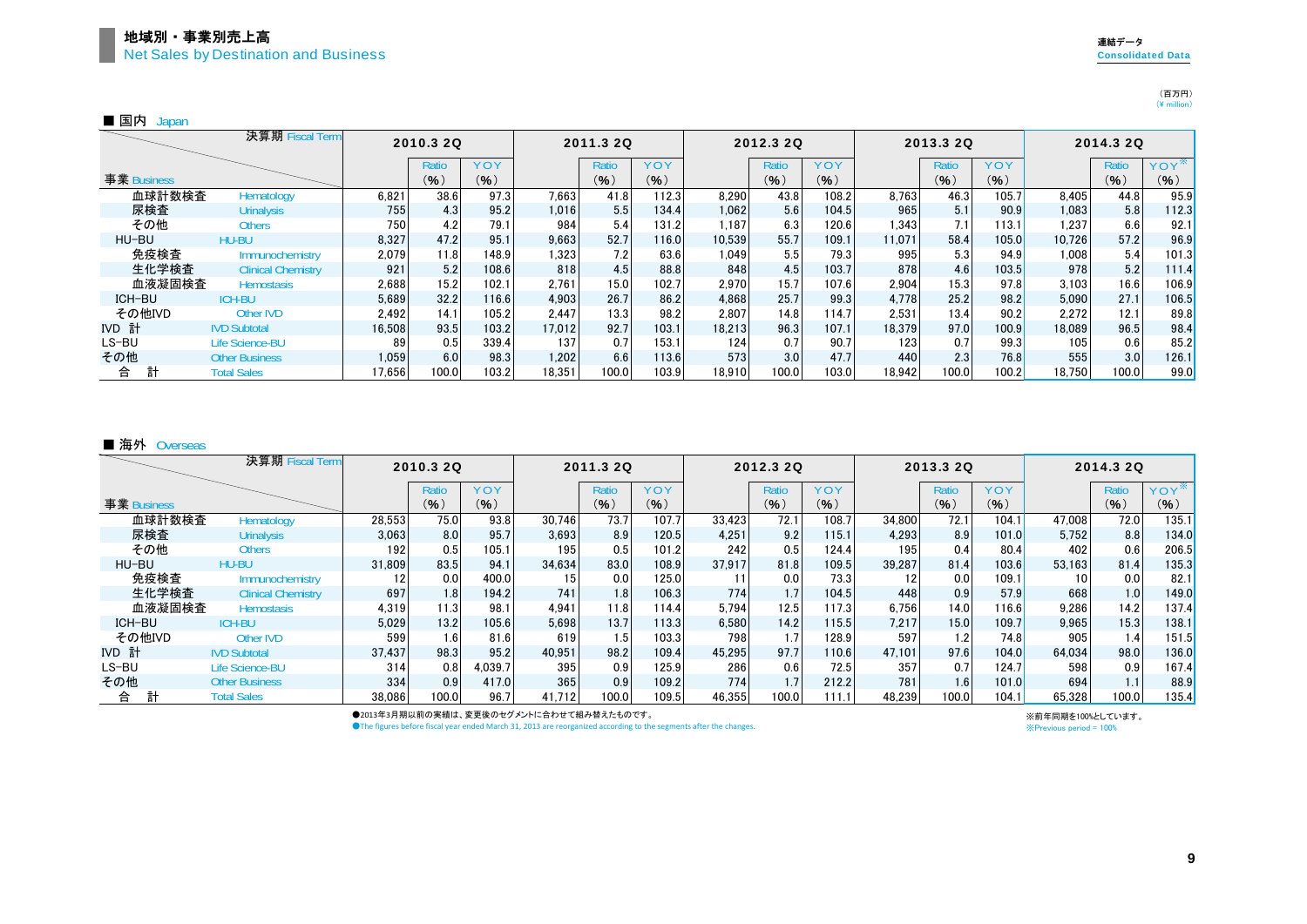■ 米州 Americas

|             | 決算期 Fiscal Term           |        | 2010.3 2Q |      |        | 2011.3 20 |            |        | 2012.3 20 |       |        | 2013.3 20 |       |        | 2014.3 20 |            |
|-------------|---------------------------|--------|-----------|------|--------|-----------|------------|--------|-----------|-------|--------|-----------|-------|--------|-----------|------------|
|             |                           |        | Ratio     | YOY  |        | Ratio     | <b>YOY</b> |        | Ratio     | YOY   |        | Ratio     | YOY   |        | Ratio     | <b>YOY</b> |
| 事業 Business |                           |        | (9)       | (% ) |        | (96)      | (9)        |        | (96)      | (% )  |        | (% )      | (%)   |        | (9)       | $(\% )$    |
| 血球計数検査      | Hematology                | 9.738  | 85.4      | 97.0 | 10.956 | 85.5      | 112.5      | 11.862 | 88.2      | 108.3 | 12.072 | 88.6      | 101.8 | 15,839 | 88.4      | 131.2      |
| 尿検査         | <b>Urinalysis</b>         | 883    | 7.7       | 84.4 | 950    | 7.4       | 107.5      | 974    | 7.2       | 102.5 | 900    | 6.6       | 92.4  | 969    | 5.4       | 107.7      |
| その他         | <b>Others</b>             | 27     | 0.2       |      | 33     | 0.3       | 121.9      | 26     | 0.2       | 77.7  | 23     | 0.2       | 88.8  | 56     | 0.3       | 243.4      |
| HU-BU       | HU-BU                     | 10.648 | 93.4      | 96.0 | 11.939 | 93.2      | 112.1      | 12.861 | 95.6      | 107.7 | 12.995 | 95.4      | 101.0 | 16,865 | 94.1      | 129.8      |
| 免疫検査        | Immunochemistry           |        |           |      |        |           |            |        |           |       |        |           |       |        |           |            |
| 生化学検査       | <b>Clinical Chemistry</b> |        |           |      |        |           |            |        |           |       |        |           |       |        |           |            |
| 血液凝固検査      | <b>Hemostasis</b>         | 749    | 6.6       | 75.2 | 876    | 6.8       | 117.0      | 591    | 4.4       | 67.5  | 627    | 4.6       | 106.1 | 1,058  | 5.9       | 168.7      |
| ICH-BU      | <b>ICH-BU</b>             | 749    | 6.6       | 75.2 | 876    | 6.8       | 117.0      | 591    | 4.4       | 67.5  | 627    | 4.6       | 106.1 | 1,058  | 5.9       | 168.7      |
| その他IVD      | Other IVD                 |        |           |      |        |           |            |        |           |       |        |           |       |        |           |            |
| IVD 計       | <b>IVD Subtotal</b>       | 11.397 | 100.0     | 94.3 | 12.815 | 100.0     | 112.4      | 13.453 | 100.0     | 105.0 | 13.623 | 100.0     | 101.3 | 17,923 | 100.0     | 131.6      |
| LS-BU       | <b>Life Science-BU</b>    |        |           |      |        |           |            |        |           |       |        |           |       |        |           |            |
| その他         | <b>Other Business</b>     |        |           |      |        |           |            |        |           |       |        |           |       |        |           |            |
| 計<br>合      | <b>Total Sales</b>        | 11.397 | 100.0     | 94.3 | 12.815 | 100.0     | 112.4      | 13.453 | 100.0     | 105.0 | 13.623 | 100.0     | 101.3 | 7.923  | 100.0     | 131.6      |

■ EMEA

|             | 決算期 Fiscal Term           |        | 2010.3 2Q |         |        | 2011.3 2Q |       |        | 2012.3 20 |       |        | 2013.3 2Q |       |        | 2014.3 20 |         |
|-------------|---------------------------|--------|-----------|---------|--------|-----------|-------|--------|-----------|-------|--------|-----------|-------|--------|-----------|---------|
|             |                           |        | Ratio     | YOY     |        | Ratio     | YOY   |        | Ratio     | YOY   |        | Ratio     | YOY   |        | Ratio     | $YOY^*$ |
| 事業 Business |                           |        | $($ % $)$ | (9)     |        | (%)       | (%)   |        | (%)       | (%)   |        | (9)       | (%)   |        | (%)       | (%)     |
| 血球計数検査      | Hematology                | 13.113 | 73.9      | 86.7    | 12,520 | 74.0      | 95.5  | 13.361 | 72.3      | 106.7 | 12.995 | 73.5      | 97.3  | 17.684 | 74.5      | 136.1   |
| 尿検査         | <b>Urinalysis</b>         | 1,256  | 7.1       | 91.5    | 1.196  | 7.1       | 95.2  | 1.178  | 6.4       | 98.5  | 1.107  | 6.3       | 93.9  | 1.417  | 6.0       | 128.0   |
| その他         | Others                    |        | 0.0       |         |        | 0.0       | 76.1  |        | 0.0       | 105.3 |        | 0.0       | 136.7 |        | 0.0       | 115.9   |
| HU-BU       | HU-BU                     | 14.374 | 81.0      | 87.1    | 13.720 | 81.1      | 95.4  | 14.544 | 78.7      | 106.0 | 14.107 | 79.8      | 97.0  | 19.107 | 80.5      | 135.4   |
| 免疫検査        | Immunochemistry           |        | 0.0       |         |        | 0.0       | 100.0 |        | 0.0       | 120.0 |        | 0.0       | 133.3 |        | 0.0       | 71.3    |
| 生化学検査       | <b>Clinical Chemistry</b> | 391    | 2.2       | 575.0   | 309    | 1.8       | 79.0  | 170    | 0.9       | 55.0  | 77     | 0.4       | 45.3  | 101    | 0.4       | 130.3   |
| 血液凝固検査      | <b>Hemostasis</b>         | 1.840  | 10.4      | 95.1    | 1.611  | 9.5       | 87.6  | 1.992  | 10.8      | 123.6 | 1.857  | 10.5      | 93.2  | 2,424  | 10.2      | 130.5   |
| ICH-BU      | <b>ICH-BU</b>             | 2,237  | 12.6      | 111.6   | 1,926  | 11.4      | 86.1  | 2.168  | 11.7      | 112.6 | 1.943  | 11.0      | 89.6  | 2,532  | 10.7      | 130.3   |
| その他IVD      | Other IVD                 | 490    | 2.8       | 77.6    | 524    | 3.1       | 107.0 | 704    | 3.8       | 134.3 | 497    | 2.8       | 70.6  | 819    | 3.5       | 164.8   |
| IVD 計       | <b>IVD Subtotal</b>       | 17.101 | 96.3      | 89.4    | 16.169 | 95.6      | 94.6  | 17.416 | 94.3      | 107.7 | 16.546 | 93.6      | 95.0  | 22,460 | 94.6      | 135.7   |
| LS-BU       | Life Science-BU           | 314    | 1.81      | 4.038.5 | 394    | 2.3       | 125.6 | 286    | 1.6       | 72.7  | 357    | 2.0       | 124.7 | 584    | 2.5       | 163.5   |
| その他         | <b>Other Business</b>     | 333    | 1.9       | 420.4   | 347    | 2.1       | 104.3 | 770    | 4.2       | 222.0 | 772    | 4.4       | 100.2 | 692    | 2.9       | 89.6    |
| 合           | <b>Total Sales</b>        | 17.749 | 100.0     | 92.4    | 16.911 | 100.0     | 95.3  | 18.473 | 100.0     | 109.2 | 17.676 | 100.0     | 95.7  | 23.737 | 100.0     | 134.3   |

●EMEA:欧州、中東、アフリカ地域 **CEMEA: Europe, the Middle East and Africa** 

●2013年3月期以前の実績は、変更後のセグメントに合わせて組み替えたものです。

●The figures before fiscal year ended March 31, 2013 are reorganized according to the segments after the changes.

※Previous period = 100% ※前年同期を100%としています。

(百万円)  $(\frac{1}{2})$  million)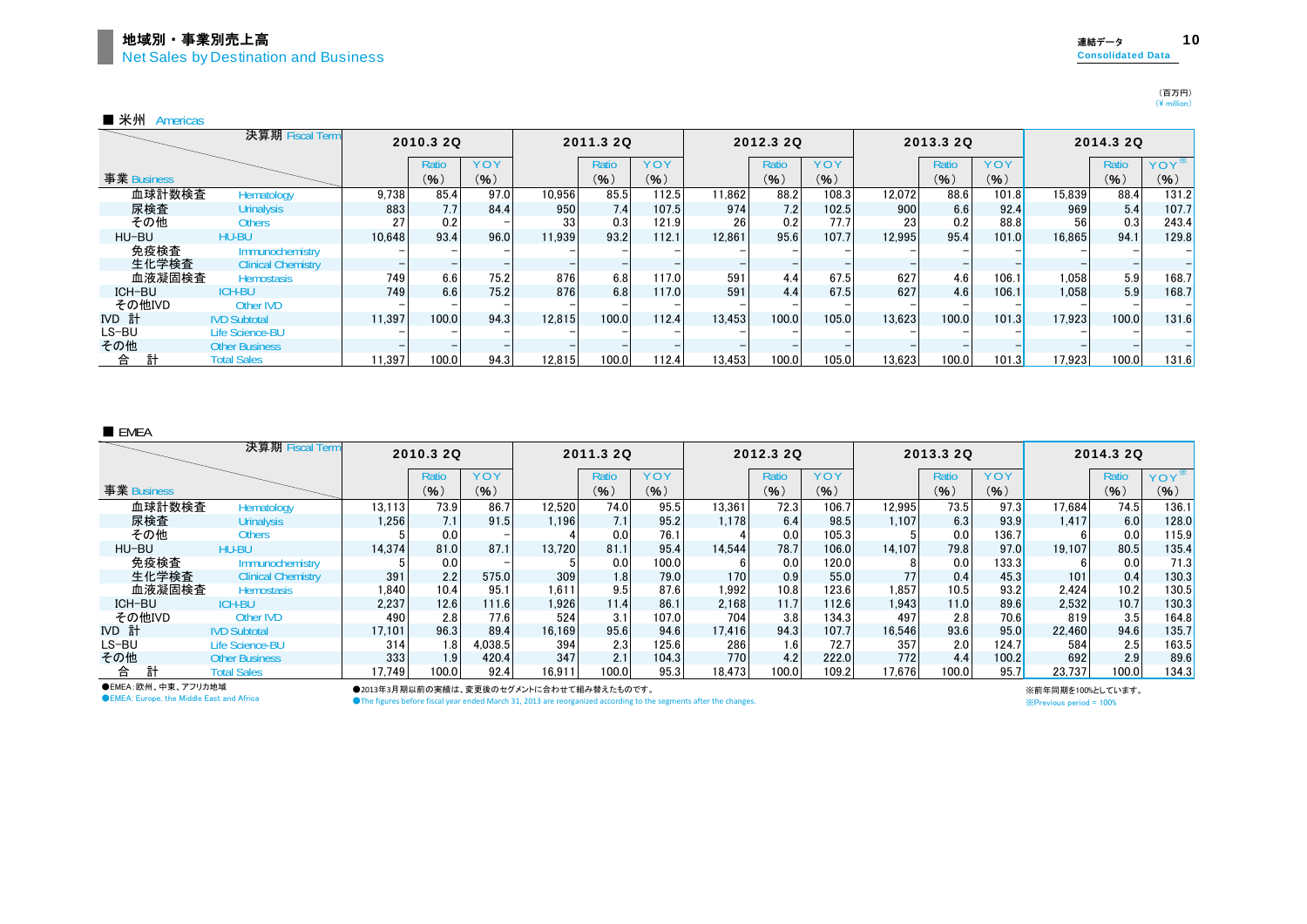#### (百万円)<br>(¥ million)

#### ■ 中国 China

|             | 決算期 Fiscal Term           |       | 2010.3 2Q |       |       | 2011.3 2Q |       |        | 2012.3 20 |       |        | 2013.3 20 |       |        | 2014.3 20 |            |
|-------------|---------------------------|-------|-----------|-------|-------|-----------|-------|--------|-----------|-------|--------|-----------|-------|--------|-----------|------------|
|             |                           |       | Ratio     | YOY   |       | Ratio     | YOY   |        | Ratio     | YOY   |        | Ratio     | YOY   |        | Ratio     | <b>YOY</b> |
| 事業 Business |                           |       | (% )      | (9)   |       | (%)       | (%)   |        | $($ % $)$ | (96)  |        | (% )      | (9)   |        | (9)       | (9)        |
| 血球計数検査      | Hematology                | 3,113 | 57.8      | 122.0 | 4.188 | 53.8      | 134.5 | 4.977  | 49.6      | 118.8 | 6.741  | 52.9      | 135.4 | 9,076  | 52.6      | 134.6      |
| 尿検査         | <b>Urinalysis</b>         | 751   | 14.0      | 121.6 | 1.310 | 16.8      | 174.4 | 1.873  | 18.7      | 143.0 | 2.030  | 15.9      | 108.4 | 2,818  | 16.3      | 138.8      |
| その他         | <b>Others</b>             |       |           |       |       |           |       |        |           |       |        |           |       |        |           |            |
| HU-BU       | HU-BU                     | 3.865 | 71.8      | 121.9 | 5.499 | 70.6      | 142.3 | 6.850  | 68.2      | 124.6 | 8.771  | 68.8      | 128.0 | 11,895 | 68.9      | 135.6      |
| 免疫検査        | Immunochemistry           |       |           |       |       |           |       |        |           | 100.0 |        |           | 200.0 |        | 0.0       | 100.0      |
| 生化学検査       | <b>Clinical Chemistry</b> | 267   | 5.0       | 120.8 | 371   | 4.8       | 139.0 | 562    | 5.6       | 151.5 | 330    | 2.6       | 58.7  | 511    | 3.0       | 154.8      |
| 血液凝固検査      | <b>Hemostasis</b>         | 1.146 | 21.3      | 120.3 | 1.825 | 23.4      | 159.2 | 2.535  | 25.2      | 138.9 | 3.545  | 27.8      | 139.8 | 4.760  | 27.6      | 134.3      |
| ICH-BU      | <b>ICH-BU</b>             | 1.414 | 26.3      | 120.3 | 2.199 | 28.2      | 155.5 | 3.099  | 30.9      | 140.9 | 3.879  | 30.4      | 125.2 | 5.274  | 30.6      | 136.0      |
| その他IVD      | Other IVD                 | 103   | 1.9       | 107.9 | 90    | 1.2       | 87.0  | 89     | 0.9       | 99.2  | 96     | 0.8       | 107.7 | 82     | 0.5       | 85.6       |
| IVD 計       | <b>IVD Subtotal</b>       | 5.382 | 100.0     | 121.2 | 7.787 | 100.0     | 144.7 | 10.037 | 100.0     | 128.9 | 12.745 | 99.9      | 127.0 | 17.251 | 100.0     | 135.4      |
| LS-BU       | <b>Life Science-BU</b>    |       |           |       |       |           |       |        |           |       |        |           |       |        |           |            |
| その他         | <b>Other Business</b>     |       |           |       |       |           |       |        |           | 100.0 |        | 0.1       | 266.7 |        | 0.0       | 23.6       |
| 計<br>合      | <b>Total Sales</b>        | 5,382 | 100.0     | 121.2 | 7.790 | 100.0     | 144.7 | 10.041 | 100.0     | 128.9 | 12.753 | 100.0     | 127.0 | 17,254 | 100.0     | 135.3      |

#### ■ アジア・パシフィック Asia-Pacific

|             | 決算期 Fiscal Term           |       | 2010.3 2Q |       |                  | 2011.3 20 |            |       | 2012.3 20 |            |       | 2013.3 20 |       |       | 2014.3 2Q |       |
|-------------|---------------------------|-------|-----------|-------|------------------|-----------|------------|-------|-----------|------------|-------|-----------|-------|-------|-----------|-------|
|             |                           |       | Ratio     | YOY   |                  | Ratio     | <b>YOY</b> |       | Ratio     | <b>YOY</b> |       | Ratio     | YOY   |       | Ratio     | YOY   |
| 事業 Business |                           |       | (% )      | (%)   |                  | (%)       | (9)        |       | (%)       | (%)        |       | (%)       | (% )  |       | (%)       | (% )  |
| 血球計数検査      | Hematology                | 2.589 | 72.8      | 95.5  | 3,082            | 73.5      | 119.0      | 3,223 | 73.5      | 104.6      | 2.992 | 71.5      | 92.8  | 4,407 | 68.7      | 147.3 |
| 尿検査         | <b>Urinalysis</b>         | 171   | 4.8       | 106.2 | 237              | 5.6       | 138.3      | 226   | 5.2       | 95.6       | 256   | 6.1       | 113.3 | 547   | 8.5       | 213.5 |
| その他         | <b>Others</b>             | 160   | 4.5       | 87.9  | 157 <sub>1</sub> | 3.8       | 98.1       | 212   | 4.8       | 135.0      | 166   | 4.0       | 78.3  | 340   | 5.3       | 204.3 |
| HU-BU       | <b>HU-BU</b>              | 2.922 | 82.1      | 95.6  | 3.476            | 82.9      | 119.0      | 3.662 | 83.5      | 105.3      | 3.415 | 81.6      | 93.2  | 5.295 | 82.6      | 155.1 |
| 免疫検査        | Immunochemistry           |       | 0.2       | 200.0 |                  | 0.2       | 133.3      |       | 0.1       | 50.0       |       |           | 25.0  |       | 0.0       | 88.9  |
| 生化学検査       | <b>Clinical Chemistry</b> | 38    | 1.1       | 55.1  | 60               | 1.4       | 157.9      | 41    | 0.9       | 68.3       | 39    | 1.0       | 95.1  | 54    | 0.9       | 138.5 |
| 血液凝固検査      | <b>Hemostasis</b>         | 583   | 16.4      | 113.2 | 627              | 15.0      | 107.5      | 675   | 15.4      | 107.7      | 726   | 17.4      | 107.6 | 1.043 | 16.3      | 143.7 |
| ICH-BU      | <b>ICH-BU</b>             | 628   | 17.7      | 106.9 | 696              | 16.6      | 110.9      | 721   | 16.4      | 103.6      | 767   | 18.3      | 106.3 | 1.099 | 17.1      | 143.4 |
| その他IVD      | <b>Other IVD</b>          |       | 0.2       | 91.9  |                  | 0.1       | 81.0       |       | 0.1       | 93.1       |       | 0.1       | 77.9  |       | 0.1       | 107.4 |
| IVD 計       | <b>IVD Subtotal</b>       | 3.556 | 100.0     | 97.4  | 4.178            | 99.6      | 117.5      | 4.387 | 100.0     | 105.0      | 4.185 | 100.0     | 95.4  | 6,399 | 99.8      | 152.9 |
| LS-BU       | <b>Life Science-BU</b>    |       |           |       |                  | 0.0       |            |       |           |            |       |           |       | 14    | 0.2       |       |
| その他         | <b>Other Business</b>     |       |           |       | 15               | 0.4       |            |       |           |            |       |           |       |       | 0.0       |       |
| 計<br>合      | <b>Total Sales</b>        | 3,557 | 100.0     | 97.4  | 4.194            | 100.0     | 123.2      | 4.387 | 100.0     | 104.6      | 4.185 | 100.0     | 95.4  | 6,413 | 100.0     | 153.2 |

●2013年3月期以前の実績は、変更後のセグメントに合わせて組み替えたものです。

●The figures before fiscal year ended March 31, 2013 are reorganized according to the segments after the changes.

※前年同期を100%としています。

※Previous period = 100%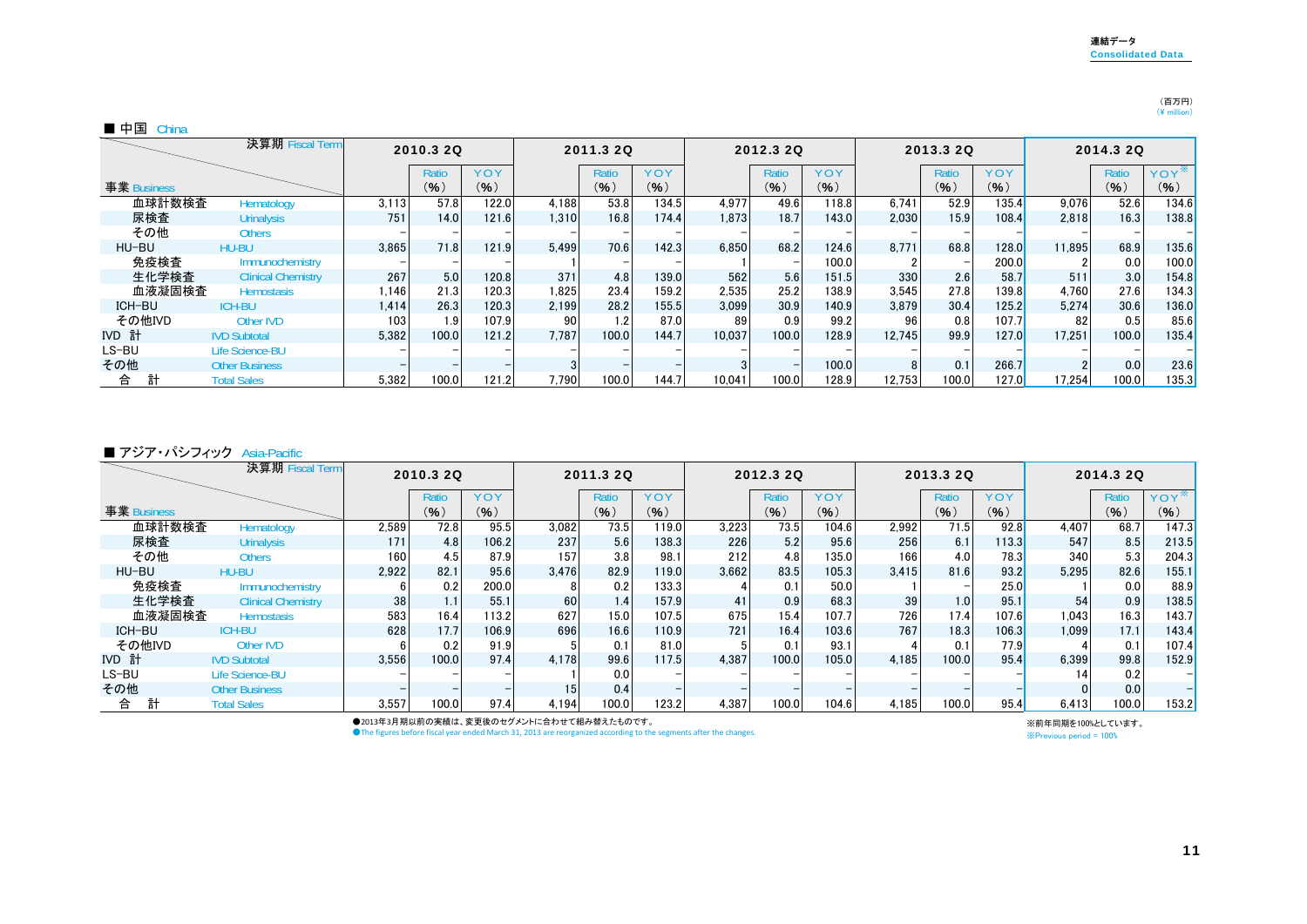(百万円)<br>(¥ million)

|                |        | 決算期 Fiscal Term             |        | 2010.3 2Q |       |        | 2011.3 2Q    |       |        | 2012.3 20    |       |        | 2013.3 2Q |       |        | 2014.3 20 |         |
|----------------|--------|-----------------------------|--------|-----------|-------|--------|--------------|-------|--------|--------------|-------|--------|-----------|-------|--------|-----------|---------|
|                |        |                             |        | Ratio     | YOY   |        | <b>Ratio</b> | YOY   |        | <b>Ratio</b> | YOY   |        | Ratio     | YOY   |        | Ratio     | $YOY^*$ |
| 地域 Destination |        |                             |        | (9)       | (%)   |        | (%)          | (%)   |        | (%)          | (9)   |        | (9)       | (%)   |        | (%)       | $(\% )$ |
|                | 検体検査機器 | <b>Instrument</b>           | 4.440  | 25.1      | 106.8 | 5.135  | 28.0         | 115.7 | 5,421  | 28.7         | 105.6 | 5.458  | 28.8      | 100.7 | 5,130  | 27.4      | 94.0    |
|                | 検体検査試薬 | Reagent                     | 10.097 | 57.2      | 104.9 | 9.567  | 52.1         | 94.8  | 10,298 | 54.5         | 107.6 | 10.201 | 53.9      | 99.1  | 10,286 | 54.9      | 100.8   |
| 日本             | 保守サービス | Maintenance Service & Parts | 1,494  | 8.5       | 112.7 | 1.675  | 9.1          | 112.1 | 1,683  | 8.9          | 100.5 | 1.762  | 9.3       | 104.7 | 1,888  | 10.1      | 107.2   |
| Japan          | その他    | <b>Others</b>               | 1,624  | 9.2       | 81.5  | 1.972  | 10.7         | 121.4 | 1,507  | 8.0          | 76.4  | 1.520  | 8.0       | 100.9 | 1.444  | 7.7       | 95.0    |
|                | 合計     | <b>Total Sales</b>          | 17.656 | 100.0     | 103.2 | 18.351 | 100.0        | 103.9 | 18.910 | 100.0        | 103.0 | 18.942 | 100.0     | 100.2 | 18.750 | 100.0     | 99.0    |
|                | 検体検査機器 | <b>Instrument</b>           | 3.180  | 27.9      | 76.3  | 3.828  | 29.9         | 120.4 | 4.334  | 32.2         | 113.2 | 3.716  | 27.3      | 85.7  | 4.607  | 25.7      | 124.0   |
|                | 検体検査試薬 | Reagent                     | 3,961  | 34.8      | 100.9 | 4,319  | 33.7         | 109.0 | 4,357  | 32.4         | 100.9 | 4,802  | 35.2      | 110.2 | 6,340  | 35.4      | 132.0   |
| 米州             | 保守サービス | Maintenance Service & Parts | 1.956  | 17.2      | 124.5 | 2.341  | 18.3         | 119.7 | 2,511  | 18.7         | 107.3 | 2.850  | 20.9      | 113.5 | 4.016  | 22.4      | 140.9   |
| Americas       | その他    | <b>Others</b>               | 2.298  | 20.2      | 95.0  | 2.326  | 18.2         | 101.2 | 2.249  | 16.7         | 96.7  | 2.254  | 16.5      | 100.2 | 2.959  | 16.5      | 131.3   |
|                | 合計     | <b>Total Sales</b>          | 11,397 | 100.0     | 94.3  | 12,815 | 100.0        | 112.4 | 13,453 | 100.0        | 105.0 | 13,623 | 100.0     | 101.3 | 17,923 | 100.0     | 131.6   |
|                | 検体検査機器 | <b>Instrument</b>           | 4.721  | 26.6      | 78.7  | 4.200  | 24.8         | 89.0  | 4.168  | 22.6         | 99.2  | 4.059  | 23.0      | 97.4  | 4.903  | 20.7      | 120.8   |
|                | 検体検査試薬 | Reagent                     | 8.062  | 45.4      | 97.9  | 7.947  | 47.0         | 98.6  | 8.692  | 47.1         | 109.4 | 8.427  | 47.7      | 97.0  | 12.051 | 50.8      | 143.0   |
| <b>EMEA</b>    | 保守サービス | Maintenance Service & Parts | 1,855  | 10.5      | 104.0 | 1.698  | 10.0         | 91.5  | 1,808  | 9.8          | 106.5 | 1.602  | 9.1       | 88.6  | 2,179  | 9.2       | 136.0   |
|                | その他    | <b>Others</b>               | 3.109  | 17.5      | 97.3  | 3.064  | 18.1         | 98.6  | 3.804  | 20.6         | 124.2 | 3.586  | 20.3      | 94.3  | 4.603  | 19.4      | 128.4   |
|                | 合計     | <b>Total Sales</b>          | 17.749 | 100.0     | 92.4  | 16.911 | 100.0        | 95.3  | 18.473 | 100.0        | 109.2 | 17.676 | 100.0     | 95.7  | 23.737 | 100.0     | 134.3   |
|                | 検体検査機器 | <b>Instrument</b>           | 2.876  | 53.4      | 134.0 | 4.453  | 57.2         | 154.8 | 5.611  | 55.9         | 126.0 | 6.976  | 54.7      | 124.3 | 7,844  | 45.5      | 112.4   |
|                | 検体検査試薬 | Reagent                     | 2,392  | 44.4      | 109.6 | 3,211  | 41.2         | 134.2 | 4,329  | 43.1         | 134.8 | 5.652  | 44.3      | 130.6 | 9,254  | 53.6      | 163.7   |
| 中国             | 保守サービス | Maintenance Service & Parts | 103    | 1.9       | 95.4  | 112    | 1.4          | 108.7 | 85     | 0.8          | 75.9  | 101    | 0.8       | 118.8 | 134    | 0.8       | 132.7   |
| China          | その他    | <b>Others</b>               | 10     | 0.2       | 333.3 | 12     | 0.2          | 120.0 | 14     | 0.1          | 116.7 | 22     | 0.2       | 157.1 | 20     | 0.1       | 90.9    |
|                | 合計     | <b>Total Sales</b>          | 5.382  | 100.0     | 121.2 | 7.790  | 100.0        | 144.7 | 10.041 | 100.0        | 128.9 | 12.753 | 100.0     | 127.0 | 17.254 | 100.0     | 135.3   |
|                | 検体検査機器 | <b>Instrument</b>           | 1.318  | 37.1      | 78.6  | 1.523  | 36.3         | 115.6 | 1,678  | 38.3         | 110.2 | 1.105  | 26.4      | 65.9  | 1.534  | 23.9      | 138.8   |
| アジア・           | 検体検査試薬 | Reagent                     | 1.751  | 49.2      | 114.8 | 2.062  | 49.2         | 117.8 | 2.113  | 48.2         | 102.5 | 2,290  | 54.7      | 108.4 | 3.716  | 58.0      | 162.3   |
| パシフィック         | 保守サービス | Maintenance Service & Parts | 148    | 4.2       | 87.6  | 160    | 3.8          | 108.1 | 171    | 3.9          | 106.9 | 169    | 4.1       | 98.8  | 230    | 3.6       | 136.1   |
| Asia-          | その他    | <b>Others</b>               | 338    | 9.5       | 121.1 | 448    | 10.7         | 132.5 | 424    | 9.7          | 94.6  | 620    | 14.8      | 146.2 | 930    | 14.5      | 150.0   |
| Pacific        | 合計     | <b>Total Sales</b>          | 3.557  | 100.0     | 97.4  | 4.194  | 100.0        | 117.9 | 4.387  | 100.0        | 104.6 | 4.185  | 100.0     | 95.4  | 6.413  | 100.0     | 153.2   |
|                | 検体検査機器 | <b>Instrument</b>           | 16.537 | 29.7      | 91.1  | 19.141 | 31.9         | 115.7 | 21.215 | 32.5         | 110.8 | 21.316 | 31.7      | 100.5 | 24.021 | 28.6      | 112.7   |
|                | 検体検査試薬 | Reagent                     | 26,266 | 47.1      | 103.0 | 27,109 | 45.1         | 103.2 | 29,791 | 45.6         | 109.9 | 31.374 | 46.7      | 105.3 | 41,649 | 49.5      | 132.8   |
| 計              | 保守サービス | Maintenance Service & Parts | 5,558  | 10.0      | 112.0 | 5.989  | 10.0         | 107.8 | 6,259  | 9.6          | 104.5 | 6.486  | 9.7       | 103.6 | 8.449  | 10.0      | 130.3   |
| Total          | その他    | <b>Others</b>               | 7.381  | 13.2      | 93.5  | 7.823  | 13.0         | 106.0 | 8.000  | 12.3         | 102.3 | 8.003  | 11.9      | 100.0 | 9.958  | 11.8      | 124.4   |
|                | 合計     | <b>Total Sales</b>          | 55.743 | 100.0     | 98.7  | 60.063 | 100.0        | 107.7 | 65.266 | 100.0        | 108.7 | 67.181 | 100.0     | 102.9 | 84.079 | 100.0     | 125.2   |

●EMEA:欧州、中東、アフリカ地域

**OEMEA: Europe, the Middle East and Africa** 

※前年同期を100%としています。 ※Previous period = 100%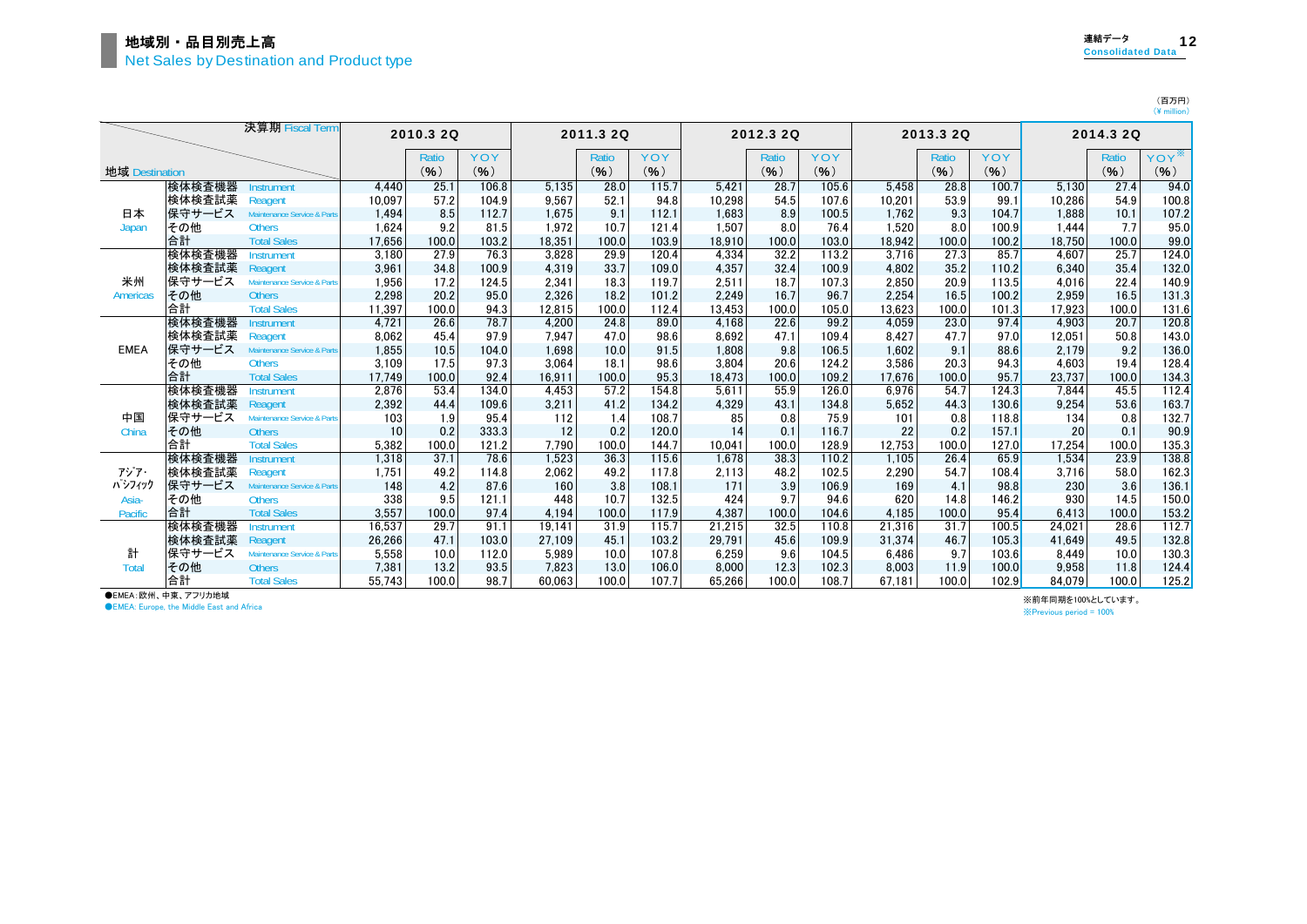#### Net Sales and Operating Income (Loss) by Geographical Region (Net Sales and Operating Income (Loss) of Subsidiaries in the Region) [2nd Quarter]

|                     |                         |                                           |                    |              |       |                  |                          |                |                 |              |                |                    |              |                |                          |              |                | $(4$ million)    |
|---------------------|-------------------------|-------------------------------------------|--------------------|--------------|-------|------------------|--------------------------|----------------|-----------------|--------------|----------------|--------------------|--------------|----------------|--------------------------|--------------|----------------|------------------|
|                     |                         | 決算期 Fiscal Term                           |                    | 2010.3 2Q    |       |                  | 2011.3 2Q                |                |                 | 2012.3 2Q    |                |                    | 2013.3 2Q    |                |                          | 2014.3 2Q    |                | 2014.3 通期予想      |
|                     |                         |                                           |                    | Ratio        | YOY   |                  | Ratio                    | YOY            |                 | Ratio        | <b>YOY</b>     |                    | <b>Ratio</b> | YOY            |                          | Ratio        | $YOY^*$        | (Forecast)       |
|                     |                         |                                           |                    |              |       |                  |                          |                |                 |              |                |                    |              |                |                          |              |                |                  |
|                     | 所在地 Geographical Region |                                           |                    | (%)          | (%)   |                  | (%)                      | (%)            |                 | (%)          | (%)            |                    | (%)          | $($ %)         |                          | (%)          | (%)            |                  |
|                     | 外部売上高                   | <b>Sales to Customers</b>                 | 18.531             | 57.4         | 103.2 | 19.747           | 53.7                     | 106.6          | 20.838          | 50.6         | 105.5          | 20.143             | 50.0         | 96.7           | 19.460                   | 40.1         | 96.6           | 42.100           |
|                     | 内部売上高                   | Intra-area Transfer                       | 13,750             | 42.6         | 82.1  | 17,028           | 46.3                     | 123.8          | 20.345          | 49.4         | 119.5          | 20,124             | 50.0         | 98.9           | 29,037                   | 59.9         | 144.3          | 60,100           |
| 日本                  | 売上高 計                   | <b>Total Sales</b>                        | 32,281             | 100.0        | 93.0  | 36,775           | 100.0                    | 113.9          | 41.183          | 100.0        | 112.0          | 40,268             | 100.0        | 97.8           | 48.498                   | 100.0        | 120.4          | 102,200          |
| Japan               | 営業費用                    | <b>Operating Expenses</b>                 | 30,737             | 95.2         | 99.7  | 33,058           | 89.9                     | 107.6          | 35.968          | 87.3         | 108.8          | 35,175             | 87.4         | 97.8           | 39,273                   | 81.0         | 111.7          | 84,300           |
|                     | 営業利益                    | <b>Operating Income</b>                   | 1,544              | 4.8          | 39.9  | 3,717            | 10.1<br>100.0            | 240.7<br>109.1 | 5,215           | 12.7         | 140.3<br>102.3 | 5,092              | 12.6         | 97.6           | 9.224                    | 19.0         | 181.1          | 17,900           |
|                     | 外部売上高<br>内部売上高          | <b>Sales to Customers</b>                 | 11,363             | 100.0        | 94.3  | 12,400           |                          |                | 12,688          | 100.0        |                | 13,249             | 100.0        | 104.4          | 17,242                   | 100.0<br>0.0 | 130.1          | 37,300           |
| 米州                  | 売上高 計                   | Intra-area Transfer<br><b>Total Sales</b> |                    | 0.0<br>100.0 | 94.3  |                  | 0.0<br>100.0             | 100.0<br>109.1 | 12.690          | 0.0<br>100.0 | 100.0<br>102.3 |                    | 0.0<br>100.0 | 100.0<br>104.4 | $\overline{2}$<br>17,245 | 100.0        | 200.0<br>130.1 |                  |
| Americas            | 営業費用                    | <b>Operating Expenses</b>                 | 11,364<br>10,197   | 89.7         | 88.6  | 12.401<br>10,936 | 88.2                     | 107.2          | 11.448          | 90.2         | 104.7          | 13,251<br>12,422   | 93.7         | 108.5          | 16.519                   | 95.8         | 133.0          | 37,300<br>35,300 |
|                     | 営業利益                    | <b>Operating Income</b>                   | 1.167              | 10.3         | 211.4 | 1.465            | 11.8                     | 125.5          | 1.242           | 9.8          | 84.8           | 829                | 6.3          | 66.7           | 726                      | 4.2          | 87.6           | 2,000            |
|                     | 外部売上高                   | <b>Sales to Customers</b>                 | 17,725             | 98.5         | 92.4  | 16,896           | 99.2                     | 95.3           | 18,382          | 98.8         | 108.8          | 17,607             | 98.8         | 95.8           | 23,680                   | 98.5         | 134.5          | 50,700           |
|                     | 内部売上高                   | Intra-area Transfer                       | 269                | 1.5          | 84.1  | 139              | 0.8                      | 51.7           | 230             | 1.2          | 165.5          | 215                | 1.2          | 93.5           | 351                      | 1.5          | 163.3          | 600              |
| <b>EMEA</b>         | 売上高 計                   | <b>Total Sales</b>                        | 17,995             | 100.0        | 92.3  | 17,035           | 100.0                    | 94.7           | 18,612          | 100.0        | 109.3          | 17,822             | 100.0        | 95.8           | 24,031                   | 100.0        | 134.8          | 51,300           |
|                     | 営業費用                    | <b>Operating Expenses</b>                 | 15,377             | 85.5         | 92.5  | 14,447           | 84.8                     | 94.0           | 15,910          | 85.5         | 110.1          | 15,186             | 85.2         | 95.4           | 19,915                   | 82.9         | 131.1          | 42,800           |
|                     | 営業利益                    | Operating Income                          | 2.618              | 14.5         | 91.2  | 2.588            | 15.2                     | 98.9           | 2.702           | 14.5         | 104.4          | 2.636              | 14.8         | 97.6           | 4.116                    | 17.1         | 156.1          | 8,500            |
|                     | 外部売上高                   | <b>Sales to Customers</b>                 | 5,382              | 99.9         | 121.2 | 7,790            | 100.0                    | 144.7          | 10,041          | 100.0        | 128.9          | 12,752             | 100.0        | 127.0          | 17,248                   | 100.0        | 135.3          | 35,300           |
|                     | 内部売上高                   | Intra-area Transfer                       | $\overline{2}$     | 0.0          | 100.0 | 3                |                          | 150.0          | $\overline{2}$  |              | 66.7           | $\overline{2}$     |              | 100.0          | $\overline{2}$           | 0.0          | 100.0          |                  |
| 中国                  | 売上高 計                   | <b>Total Sales</b>                        | 5,385              | 100.0        | 121.2 | 7.793            | 100.0                    | 144.7          | 10.044          | 100.0        | 128.9          | 12,754             | 100.0        | 127.0          | 17.251                   | 100.0        | 135.3          | 35,300           |
| China               | 営業費用                    | <b>Operating Expenses</b>                 | 4,121              | 76.5         | 104.1 | 6,346            | 81.4                     | 154.0          | 8,517           | 84.8         | 134.2          | 11,200             | 87.8         | 131.5          | 15,303                   | 88.7         | 136.6          | 32,000           |
|                     | 営業利益                    | <b>Operating Income</b>                   | 1,263              | 23.5         | 261.0 | 1,446            | 18.6                     | 114.5          | 1,526           | 15.2         | 105.5          | 1,554              | 12.2         | 101.8          | 1,947                    | 11.3         | 125.3          | 3,300            |
|                     | 外部売上高                   | <b>Sales to Customers</b>                 | 2.740              | 97.5         | 95.9  | 3.228            | 97.2                     | 117.8          | 3.315           | 97.7         | 102.7          | 3,429              | 97.8         | 103.4          | 6.446                    | 98.8         | 188.0          | 14,600           |
| アジア・                | 内部売上高                   | Intra-area Transfer                       | 71                 | 2.5          | 72.4  | 93               | 2.8                      | 131.0          | 78              | 2.3          | 83.9           | 77                 | 2.2          | 98.7           | 80                       | 1.2          | 103.9          | 100              |
| パシフィック              | 売上高 計                   | <b>Total Sales</b>                        | 2,811              | 100.0        | 95.1  | 3.321            | 100.0                    | 118.1          | 3.393           | 100.0        | 102.2          | 3.506              | 100.0        | 103.3          | 6.526                    | 100.0        | 186.1          | 14,700           |
| Asia-               | 営業費用                    | <b>Operating Expenses</b>                 | 2,279              | 81.1         | 86.8  | 2,905            | 87.5                     | 127.5          | 3,310           | 97.6         | 113.9          | 3,206              | 91.5         | 96.9           | 5.728                    | 87.8         | 178.7          | 13,300           |
| Pacific             | 営業利益                    | <b>Operating Income</b>                   | 532                | 18.9         | 162.7 | 416              | 12.5                     | 78.2           | 82              | 2.4          | 19.7           | 299                | 8.5          | 364.6          | 798                      | 12.2         | 266.9          | 1,400            |
|                     | 外部売上高                   | <b>Sales to Customers</b>                 | 55,743             | 79.8         | 98.7  | 60,063           | 77.7                     | 107.7          | 65,266          | 76.0         | 108.7          | 67,181             | 76.7         | 102.9          | 84.079                   | 74.0         | 125.2          | 180,000          |
|                     | 内部売上高                   | Intra-area Transfer                       | 14,095             | 20.2         | 82.1  | 17,265           | 22.3                     | 122.5          | 20,657          | 24.0         | 119.6          | 20,421             | 23.3         | 98.9           | 29,473                   | 26.0         | 144.3          | 60,800           |
| 計                   | 売上高 計                   | <b>Total Sales</b>                        | 69,838             | 100.0        | 94.8  | 77,328           | 100.0                    | 110.7          | 85,923          | 100.0        | 111.1          | 87,603             | 100.0        | 102.0          | 113,553                  | 100.0        | 129.6          | 240,800          |
| <b>Total</b>        | 営業費用                    | <b>Operating Expenses</b>                 | 62.712             | 89.8         | 95.7  | 67.694           | 87.5                     | 107.9          | 75.154          | 87.5         | 111.0          | 77.190             | 88.1         | 102.7          | 96.740                   | 85.2         | 125.3          | 207,700          |
|                     | 営業利益                    | <b>Operating Income</b>                   | 7.126              | 10.2         | 87.9  | 9.634            | 12.5                     | 135.2          | 10.768          | 12.5         | 111.8          | 10.412             | 11.9         | 96.7           | 16.813                   | 14.8         | 161.5          | 33,100           |
|                     | 外部売上高                   | <b>Sales to Customers</b>                 |                    |              |       |                  |                          |                |                 |              |                |                    |              |                |                          |              |                |                  |
| 消去/                 | 内部売上高                   | Intra-area Transfer                       | $\triangle$ 14,095 |              |       | $\Delta$ 17,265  |                          |                | $\Delta$ 20.657 |              |                | $\triangle$ 20,421 |              |                | $\triangle$ 29,473       |              |                | $\Delta$ 60,800  |
| 全社                  | 売上高計                    | <b>Total Sales</b>                        | $\triangle$ 14,095 |              |       | $\Delta$ 17,265  | $\overline{\phantom{a}}$ |                | $\Delta$ 20,657 |              |                | $\triangle$ 20,421 |              |                | $\triangle$ 29,473       |              |                | $\Delta$ 60,800  |
| <b>Eliminations</b> | 営業費用                    | <b>Operating Expenses</b>                 | $\triangle$ 14.107 |              |       | $\Delta$ 17,187  |                          |                | $\Delta$ 19.325 |              |                | $\triangle$ 20.599 |              |                | $\Delta$ 26.373          |              |                | $\Delta$ 57,700  |
| Corporate           | 営業利益                    | <b>Operating Income</b>                   | 12                 |              |       | $\Delta$ 77      |                          |                | $\Delta$ 1.331  |              |                | 178                |              |                | $\Delta$ 3.100           |              |                | $\Delta$ 3,100   |
|                     | 外部売上高                   | <b>Sales to Customers</b>                 | 55,743             | 100.0        | 98.7  | 60,063           | 100.0                    | 107.7          | 65,266          | 100.0        | 108.7          | 67,181             | 100.0        | 102.9          | 84,079                   | 100.0        | 125.2          | 180,000          |
|                     | 内部売上高                   | Intra-area Transfer                       |                    |              |       |                  |                          |                |                 |              |                |                    |              |                |                          |              |                |                  |
| 連結                  | 売上高 計                   | <b>Total Sales</b>                        | 55,743             | 100.0        | 98.7  | 60,063           | 100.0                    | 107.7          | 65.266          | 100.0        | 108.7          | 67,181             | 100.0        | 102.9          | 84,079                   | 100.0        | 125.2          | 180,000          |
| Consolidated        | 営業費用                    | <b>Operating Expenses</b>                 | 48,604             | 87.2         | 98.1  | 50,507           | 84.1                     | 103.9          | 55,829          | 85.5         | 110.5          | 56,590             | 84.2         | 101.4          | 70,366                   | 83.7         | 124.3          | 150,000          |
|                     | 営業利益                    | Operating Income                          | 7,138              | 12.8         | 103.0 | 9.556            | 15.9                     | 133.9          | 9.437           | 14.5         | 98.8           | 10.591             | 15.8         | 112.2          | 13,712                   | 16.3         | 129.5          | 30,000           |

●日本所在地には、モンゴル、アイデックス社向けなどの売上、利益を含みます。

●Sales and Operating Income in Japan include those to Mongolia, IDEXX and other countries.

●EMEA:欧州、中東、アフリカ地域

**OEMEA: Europe, the Middle East and Africa** 

●アジア・パシフィック所在地には、モンゴルの売上、利益を含みません。

● Sales in Asia Pacific exclude Mongolia.

※前年同期を100%としています。 ●通期予想は、2013年11月に修正したものです。

※Previous period = 100% ●Business forecast was revised in November 2013.

(百万円)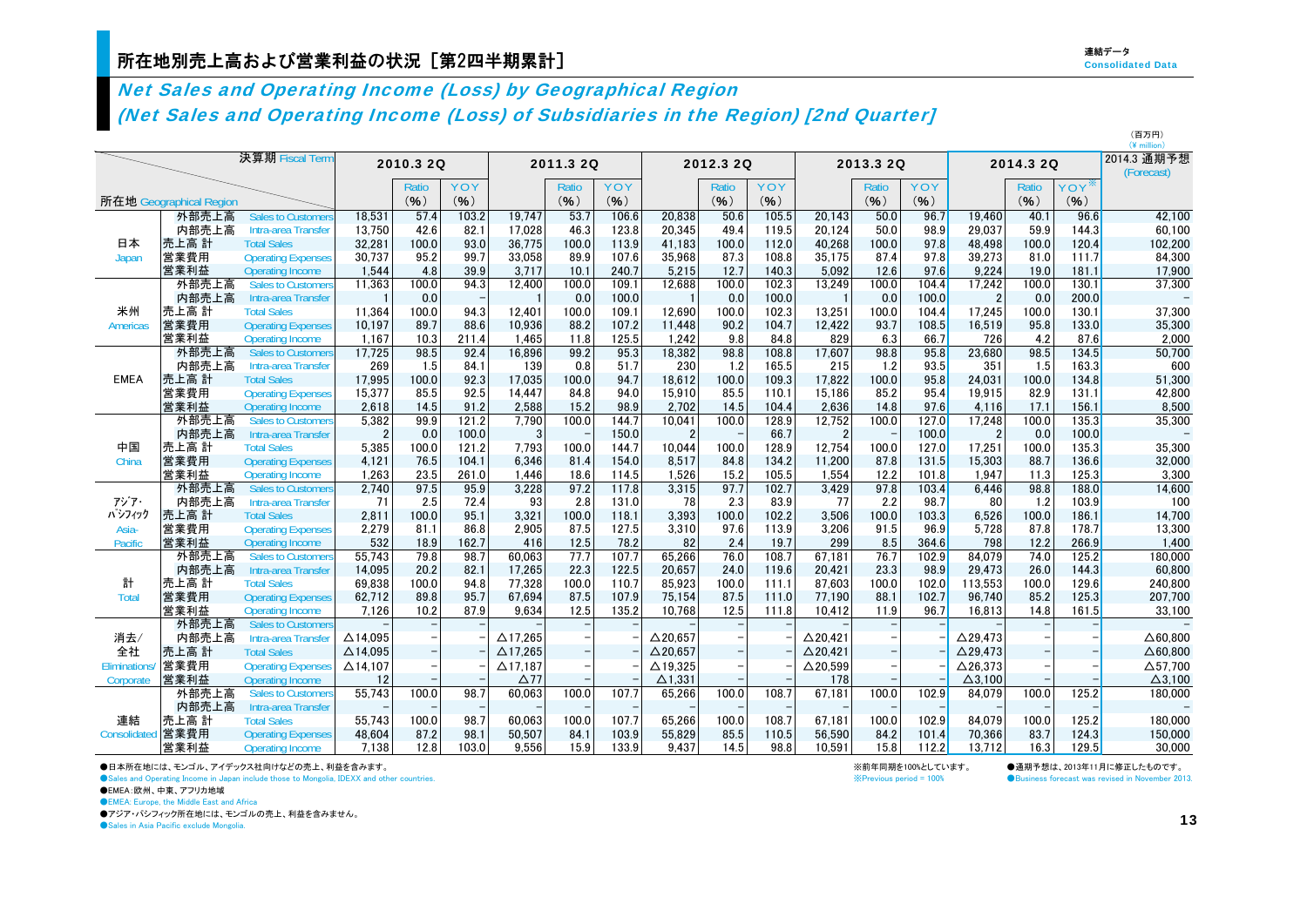#### 単独データ Non-Consolidated Data

#### 主要単独財務指標 [第2四半期累計]

### Non-Consolidated Financial Summary [2nd Quarter]

| 項目 Item       |                                                          |       | 決算期 Fiscal Term | 2010.3 20 | 2011.3 20 | 2012.3 20 | 2013.3 20 | 2014.3 20 |
|---------------|----------------------------------------------------------|-------|-----------------|-----------|-----------|-----------|-----------|-----------|
| 売上高           | <b>Net Sales</b>                                         | (百万円) | $(*$ million)   | 31.772    | 36.181    | 40.618    | 39.763    | 47.927    |
| 営業利益          | Operating Income                                         | (百万円) | $(*$ million)   | 1,075     | 3.034     | 4,684     | 4,466     | 8,793     |
| 経常利益          | Ordinary Income                                          | (百万円) | $(*$ million)   | 3,639     | 5.464     | 6.877     | 5.713     | 14,210    |
| 当期純利益         | Net Income                                               | (百万円) | $(*$ million)   | 2.828     | 4.143     | 5.075     | 4.114     | 10.406    |
| 1株当たり配当金      | Cash Divdends per Share                                  | (円)   | $(\c{4})$       |           |           |           |           |           |
| <うち1株当たり中間配当> | <interim cash="" dividends="" per="" share=""></interim> |       |                 |           |           |           |           |           |
| 1株当たり当期純利益    | Net Income per Share                                     | (円)   | $(\dagger)$     |           |           |           |           |           |
| 自己資本当期純利益率    | Return on Equity [ROE]                                   | (96)  |                 |           |           |           |           |           |
| 売上総利益率        | <b>Gross Profit per Net Sales</b>                        | (96)  |                 | 54.2      | 55.2      | 55.6      | 55.9      | 58.3      |
| 売上高経常利益率      | <b>Ordinary Income per Net Sales</b>                     | (96)  |                 | 11.5      | 15.1      | 16.9      | 14.4      | 29.7      |
| 売上高当期純利益率     | Net Income per Net Sales                                 | (9/6) |                 | 8.9       | 11.5      | 12.5      | 10.3      | 21.7      |

| 項目 Item  |                              |       | 決算期 Fiscal Term   | 2010.3 20 | 2011.3 20 | 2012.3 20 | 2013.3 20         | 2014.3 20 |
|----------|------------------------------|-------|-------------------|-----------|-----------|-----------|-------------------|-----------|
| 資本金      | <b>Capital Stock</b>         | (百万円) | $(*$ million)     | 8.705     | 8.951     | 9.128     | 9.356             | 10.006    |
| 発行済株式数   | Number of Shares Issued      | (千株)  | (thousand shares) | 51.268.3  | 51.429.6  | 102.985.2 | 103.146.8         | 103.608.8 |
| 純資産      | <b>Net Assets</b>            | (百万円) | $(*$ million)     | 75.910    | 78.966    | 83.704    | 87.057            | 100,208   |
| 総資産      | <b>Total Assets</b>          | (百万円) | $(*$ million)     | 100.062   | 99.542    | 107.132   | 110.4361          | 127,902   |
| 有利子負債    | Interest-bearing Liabilities | (百万円) | $(*$ million)     | 6.551     | 2.521     | 3.063     | 1.735 $\mathsf I$ | 4.306     |
| 自己資本比率   | <b>Equity Ratio</b>          | (96)  |                   | 75.2      | 78.7      | 77.6      | 78.4              | 78.1      |
| 1株当たり純資産 | Net Assets per Share         | (円)   | $(*)$             | 1.469.96  | 1.526.13  | 808.96    | 841.09            | 966.58    |
| 従業員数     | <b>Number of Employees</b>   |       |                   | ا517، ،   | ا 690. ا  | .770      | 1,845 $\vert$     | 907. ا    |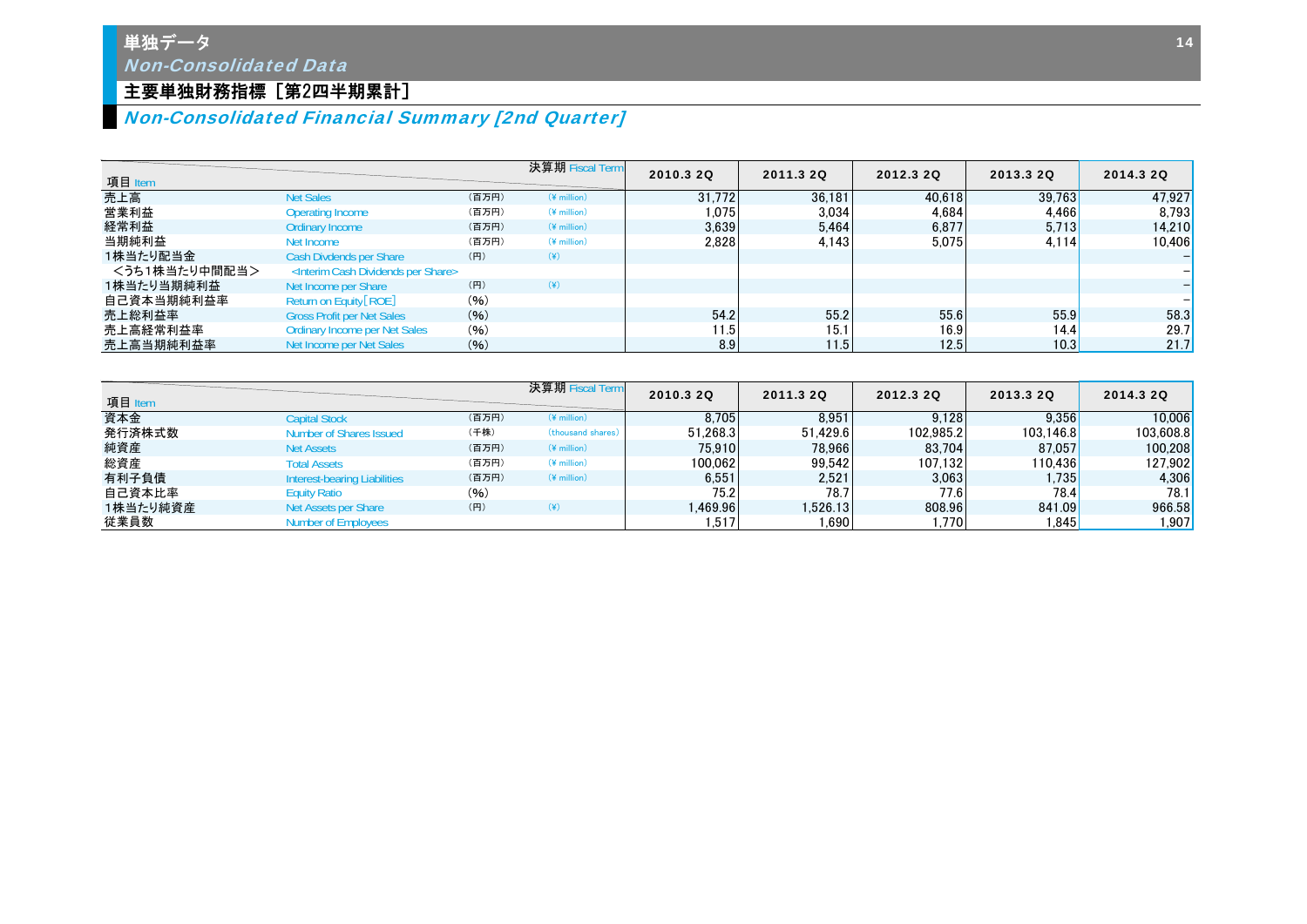関連データ Associated Data

#### 株式情報

Stock Information

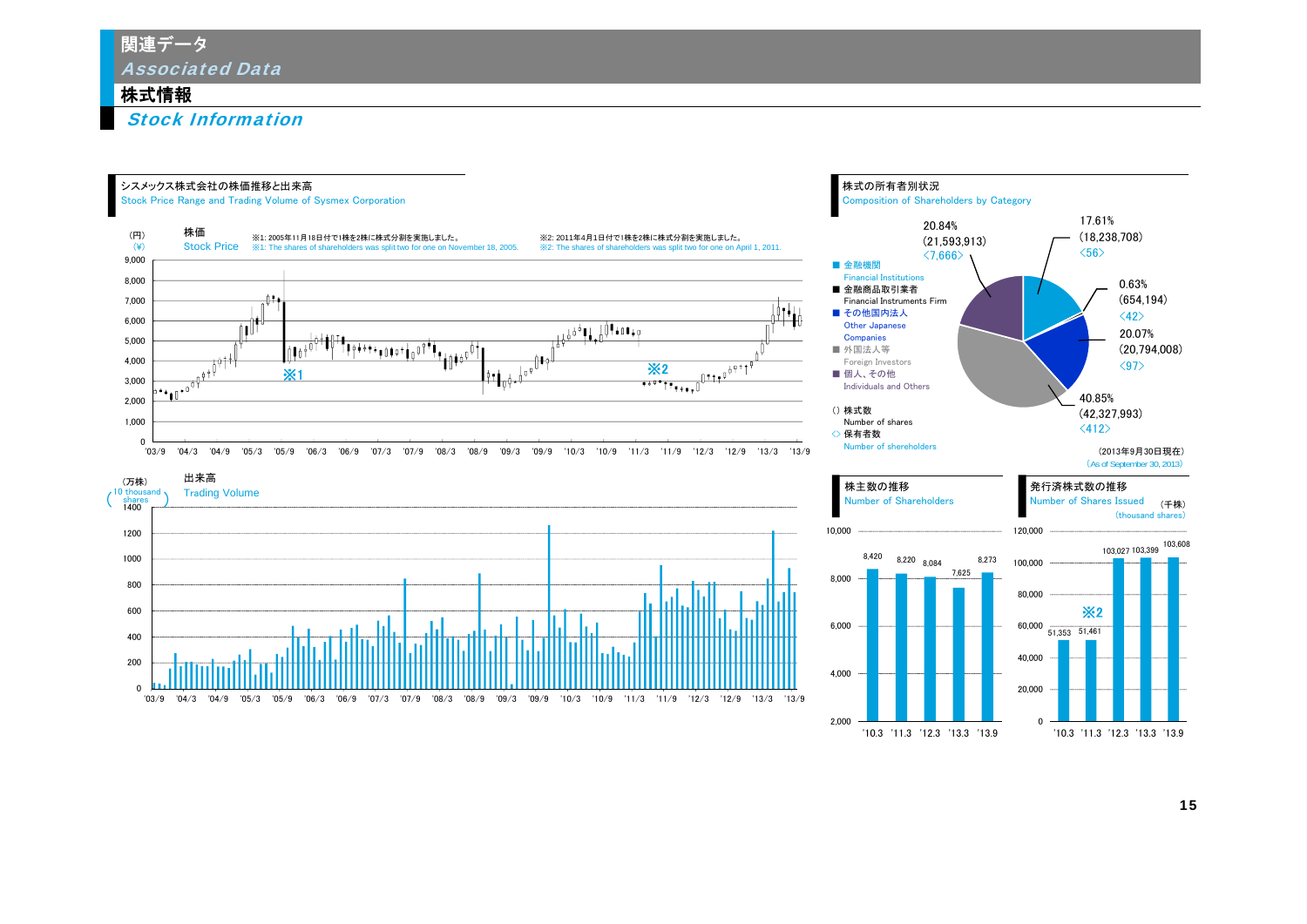| シスメックス株式会社<br><b>Sysmex Corporation</b>       |                                                                                                       | 主な事業内容                       | 臨床検査機器、検査用試薬ならびに関連ソフトウェアなどの<br>開発·製造·販売·輸出入<br>Development, manufacture, sales, import and export of diagnostics instruments and reagents, and related software |                                      |                                                 |  |  |  |
|-----------------------------------------------|-------------------------------------------------------------------------------------------------------|------------------------------|-----------------------------------------------------------------------------------------------------------------------------------------------------------------|--------------------------------------|-------------------------------------------------|--|--|--|
| 本社所在地<br>Address of Head Office               | 〒651-0073 兵庫県神戸市中央区脇浜海岸通1丁目5番1号<br>1-5-1, Wakinohama-Kaigandori, Chuo-ku, Kobe, Hyogo 651-0073, Japan | <b>Main Line of Business</b> |                                                                                                                                                                 |                                      |                                                 |  |  |  |
| 電話番号 Telephone<br><b>A</b> X Facsimile<br>F.  | $(078)$ 265-0500<br>(代表)<br>$(078)$ 265-0524                                                          | 主な販売先                        | 国立病院、一般病院、大学、研究所、その他医療機関                                                                                                                                        |                                      |                                                 |  |  |  |
| 設立年月日<br>Date of Establishment                | 昭和43年2月20日<br>February 20, 1968                                                                       | <b>Customers</b>             | National and public hospitals, general hospitals,<br>and other medical institutions, universities, and research institutes                                      |                                      |                                                 |  |  |  |
| 資本金<br>Paid-in Capital                        | (千円)<br>10, 006, 675<br>(¥ thousand)                                                                  |                              | 本社<br><b>Head Office</b>                                                                                                                                        | 仙台支店<br>Sendai Branch                | 新潟営業所<br>Niigata Sales Office                   |  |  |  |
|                                               | 2, 227 名 (単独/Non-Consolidated)<br>6.031名 (連結/Consolidated)                                            |                              | 東京支社<br><b>Tokyo Office</b>                                                                                                                                     | 北関東支店<br>Kita Kanto Branch           | 千葉営業所<br>Chiba Sales Office                     |  |  |  |
| 従業員数<br><b>Number of Employees</b>            | ※嘱託及びパートタイマーなどを含む<br><b>XIncluding part-time employee</b>                                             |                              | テクノパーク<br>Technopark                                                                                                                                            | 東京支店<br><b>Tokyo Branch</b>          | 静岡営業所<br><b>Shizuoka Sales Office</b>           |  |  |  |
|                                               | 39.4 才<br>従業員平均年齢<br>average age<br>従業員平均勤続年数 average years of employment 11.0 年                      |                              | ソリューションセンター<br><b>Solution Center</b>                                                                                                                           | 名古屋支店<br>Nagoya Branch               | 金沢営業所<br>Kanazawa Sales Office                  |  |  |  |
| 発行済株式総数                                       | 103,608<br>千株                                                                                         |                              | 加古川工場<br>Kakogawa Factory                                                                                                                                       | 大阪支店<br>Osaka Branch                 | 京都営業所<br><b>Kyoto Sales Office</b>              |  |  |  |
| Number of Shares Issued                       | (thousand shares)                                                                                     | 事業所<br><b>Offices</b>        | 研究開発センター<br><b>R&amp;D Center</b>                                                                                                                               | 広島支店<br>Hiroshima Branch             | 神戸営業所<br>Kobe Sales Office                      |  |  |  |
| 決算期<br><b>Settlement Day</b>                  | 3月31日<br>March 31                                                                                     |                              | タンパク質開発センター<br><b>Protein Development Center</b>                                                                                                                | 福岡支店<br><b>Fukuoka Branch</b>        | 高松営業所<br><b>Takamatsu Sales Office</b>          |  |  |  |
|                                               |                                                                                                       |                              |                                                                                                                                                                 | 札幌営業所<br><b>Sapporo Sales Office</b> | 岡山営業所<br>Okayama Sales Office                   |  |  |  |
| 上場市場<br><b>Stock Listings</b>                 | 東京証券取引所市場第一部<br><b>Tokyo Stock Exchange, First Section</b>                                            |                              |                                                                                                                                                                 | 盛岡営業所<br>Morioka Sales Office        | 鹿児島営業所<br>Kagoshima Sales Office                |  |  |  |
| 証券コードNo.<br><b>Stock Exchange Code Number</b> | 6869                                                                                                  |                              |                                                                                                                                                                 | 長野営業所<br>Nagano Sales Office         | 首都圏サービスセンター<br>Metropolitan Area Service Center |  |  |  |

(2013年9月30日現在) (As of September 30, 2013)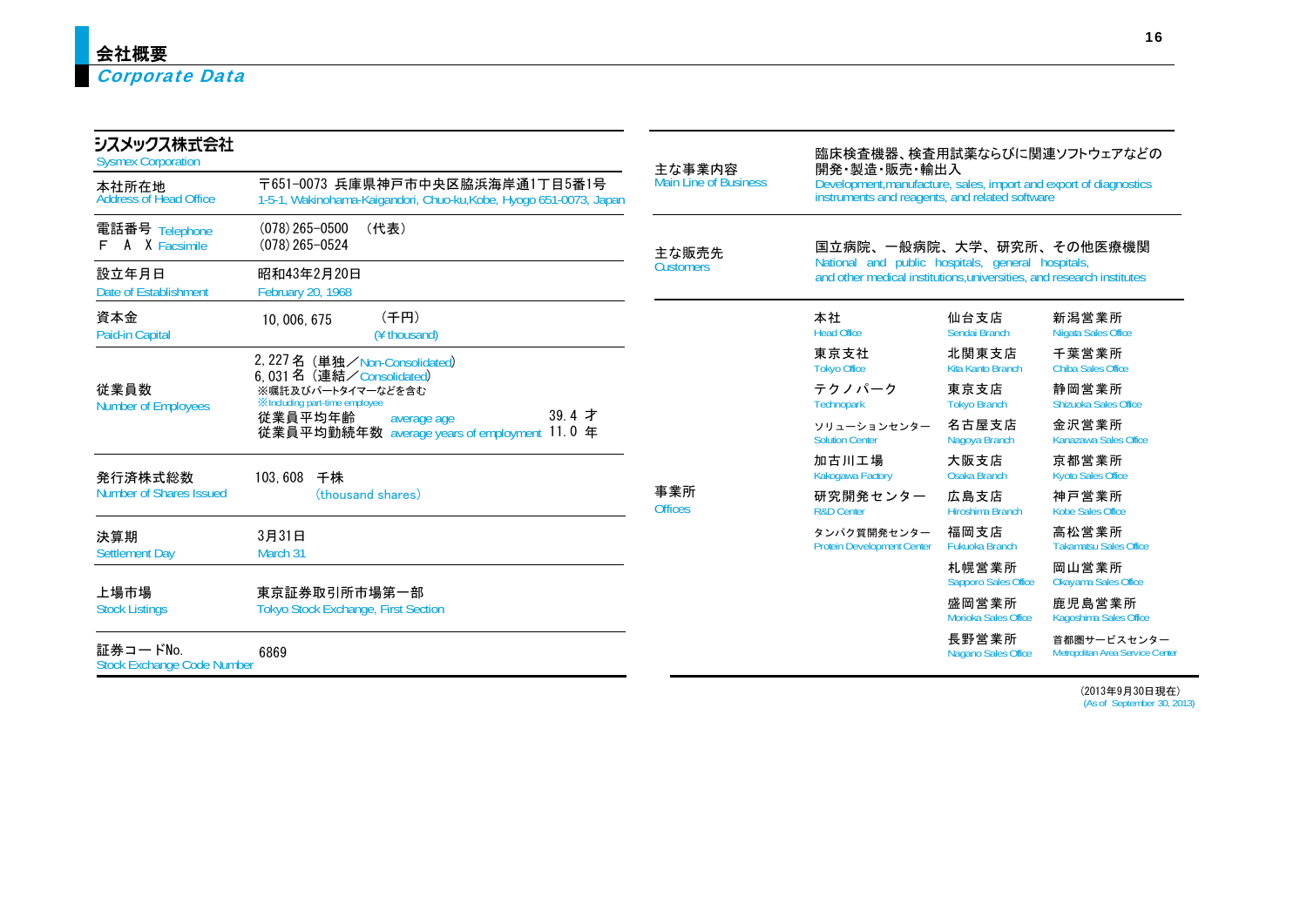## 連結子会社および関連会社

#### Consolidated Subsidiaries and Affiliates

(2013年9月30日現在) (As of September 30, 2013)

|                                             | 会社名<br><b>Corporate Name</b>               |           | 所在地<br>Location    | グループ出資比率<br><b>Equity Qwnership</b><br>by Group |
|---------------------------------------------|--------------------------------------------|-----------|--------------------|-------------------------------------------------|
| シスメックス国際試薬株式会社                              | Sysmex International Reagents Co., Ltd.    | 日本        | Japan              | 100                                             |
| シスメックスRA株式会社                                | Sysmex RA Co., Ltd.                        | 日本        | Japan              | 100                                             |
| シスメックスメディカ株式会社                              | Sysmex Medica Co., Ltd.                    | 日本        | Japan              | 100                                             |
| シスメックスTMC株式会社                               | Sysmex TMC Co., Ltd.                       | 日本        | Japan              | 100                                             |
| シスメックスCNA株式会社                               | Sysmex CNA Co., Ltd.                       | 日本        | Japan              | 100                                             |
| シスメックスビジネスサポート株式会社                          | Sysmex Business Support Co., Ltd.          | 日本        | Japan              | 100                                             |
| シスメックス・ビオメリュー株式会社*                          | Sysmex bioMérieux Co., Ltd.*               | 日本        | Japan              | 34                                              |
| KIFMEC特定目的会社*                               | KIFMEC Specific Purpose Co.*               | :日本       | Japan              | 44.2                                            |
| 株式会社メディカロイド                                 | <b>Medicaroid Corporation</b>              | - 日本      | Japan              | 50                                              |
| Sysmex America, Inc.                        |                                            | 米国        | U.S.A.             | 100                                             |
| Sysmex Reagents America, Inc.               |                                            | 米国        | U.S.A.             | 100                                             |
| Sysmex Canada, Inc.                         |                                            | カナダ       | Canada             | 100                                             |
| Sysmex do Brasil Industria e Comercio Ltda. |                                            | ブラジル      | <b>Brazil</b>      | 100                                             |
| 他1社                                         |                                            |           |                    |                                                 |
| Sysmex Europe GmbH                          |                                            | ドイツ       | Germany            | 100                                             |
| Sysmex Deutschland GmbH                     |                                            | ドイツ       | Germany            | 100                                             |
| <b>Sysmex UK Limited</b>                    |                                            | 英国        | U.K.               | 100                                             |
| Sysmex France S.A.S.                        |                                            | フランス      | France             | 100                                             |
| Sysmex Espana S.L.                          |                                            | スペイン      | <b>Spain</b>       | 100                                             |
| Sysmex Polska Sp.z o.o.                     |                                            | ポーランド     | Poland             | 100                                             |
| Sysmex Middle East FZ-LLC                   |                                            | :アラブ首長国連邦 | <b>UAE</b>         | 100                                             |
| Sysmex South Africa (Pty) Ltd.              |                                            | 南アフリカ     | South Africa       | 100                                             |
| 他23社                                        |                                            |           |                    |                                                 |
| 希森美康医用電子(上海)有限公司                            | Sysmex Shanghai Ltd.                       | 中国        | China              | 100                                             |
| 済南希森美康医用電子有限公司                              | Jinan Sysmex Medical Electronics Co., Ltd. | 中国        | China              | 100                                             |
| 希森美康香港有限公司                                  | <b>Sysmex Hong Kong Limited</b>            | 中国        | China              | 100                                             |
| 希森美康生物科技(無錫)有限公司                            | Sysmex Wuxi Co., Ltd.                      | :中国       | China              | 100                                             |
| Sysmex Asia Pacific Pte Ltd.                |                                            | シンガポール    | Singapore          | 100                                             |
| Sysmex (Malaysia) Sdn Bhd                   |                                            | マレーシア     | Malaysia           | 100                                             |
| Sysmex (Thailand) Co., Ltd.                 |                                            | タイ        | <b>Thailand</b>    | 100                                             |
| PT. Sysmex Indnesia                         |                                            | インドネシア    | Indonesia          | 100                                             |
| Sysmex Vietnam Company Limited              |                                            | ベトナム      | Vietnam            | 100                                             |
| Sysmex Transasia Services Pvt. Ltd.         |                                            | インド       | India              | 51                                              |
| Sysmex TAIWAN Co., Ltd.                     |                                            | 台湾        | <b>Taiwan</b>      | 100                                             |
| <b>Sysmex New Zealand Limited</b>           |                                            | ニュージーランド  | <b>New Zealand</b> | 100                                             |
| 他4社                                         |                                            | ★挂公注滴田仝社  |                    |                                                 |